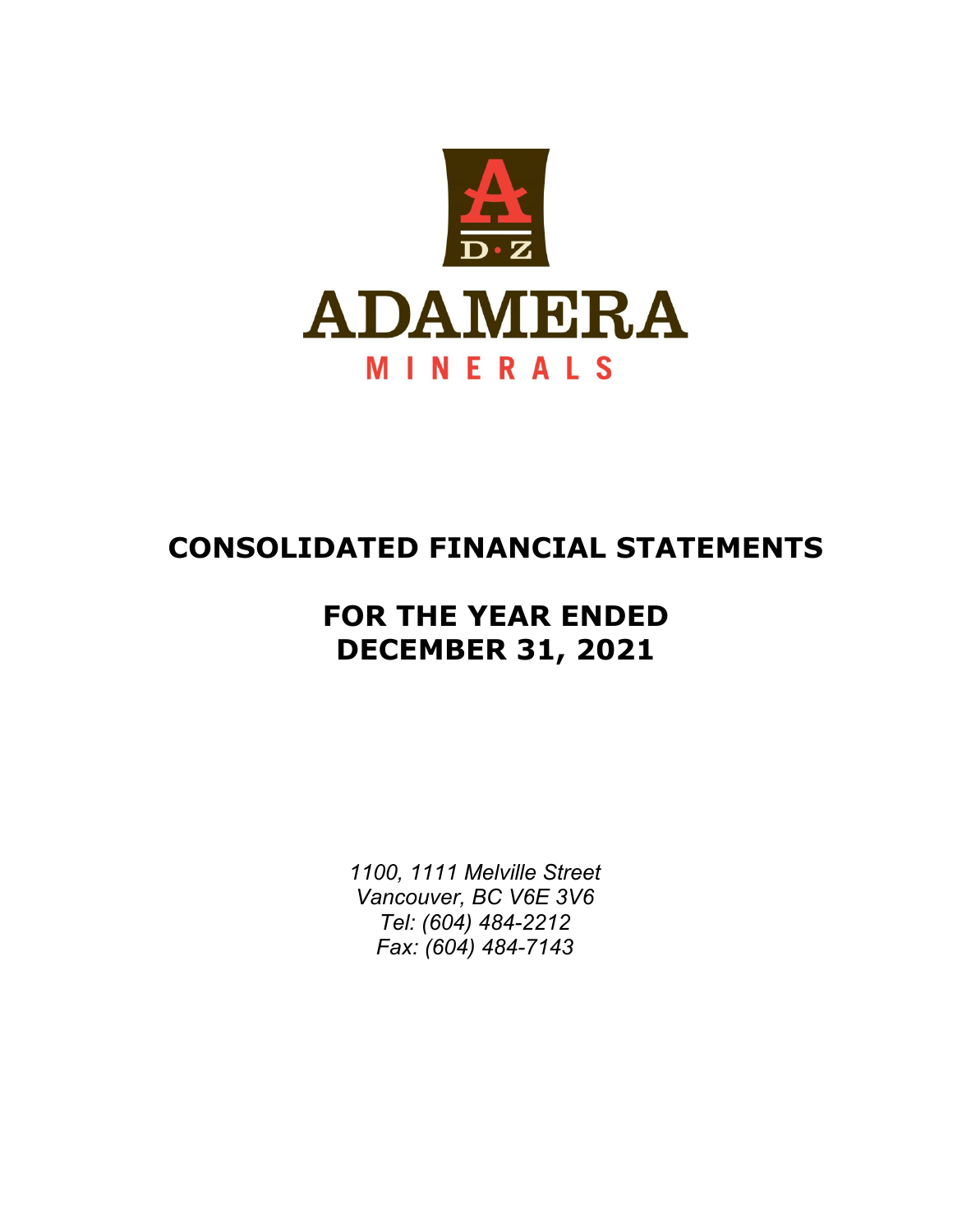

**Consolidated Financial Statements December 31, 2021 (Canadian Dollars)** 

| Index                                                         | Page    |
|---------------------------------------------------------------|---------|
| <b>Independent Auditor's Report</b>                           | $2 - 3$ |
| <b>Financial Statements</b>                                   |         |
| <b>Consolidated Statements of Financial Position</b>          | 4       |
| <b>Consolidated Statements of Loss and Comprehensive Loss</b> | 5       |
| <b>Consolidated Statements of Cash Flows</b>                  | 6       |
| <b>Consolidated Statements of Shareholders' Equity</b>        | 7       |
| Notes to the Consolidated Financial Statements                | 8-29    |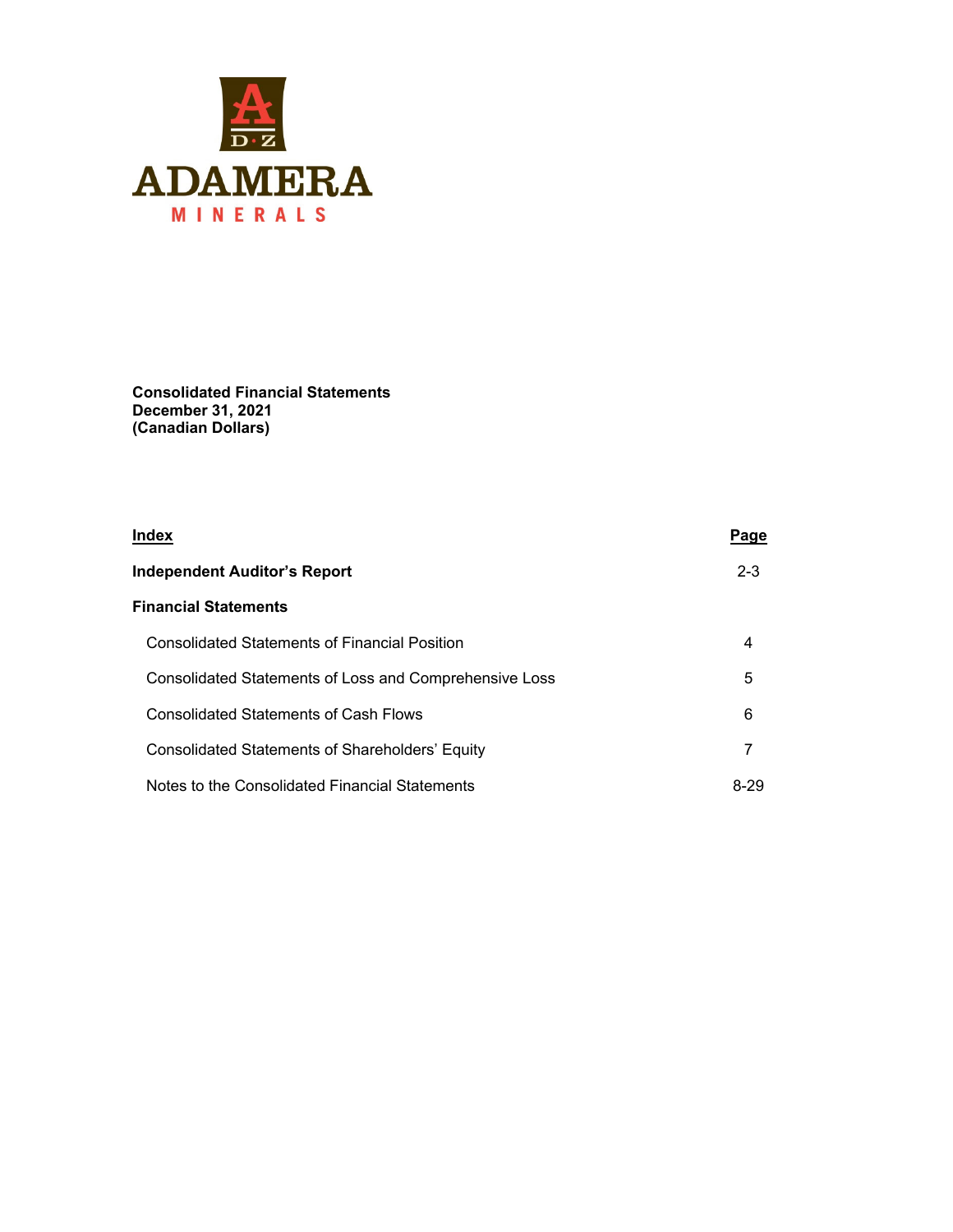

DALE MATHESON CARR-HILTON LABONTE LLP CHARTERED PROFESSIONAL ACCOUNTANTS

#### **INDEPENDENT AUDITOR'S REPORT**

To the Shareholders of Adamera Minerals Corp.

#### **Opinion**

We have audited the consolidated financial statements of Adamera Minerals Corp. (the "Company"), which comprise the consolidated statements of financial position as at December 31, 2021 and 2020, and the consolidated statements of loss and comprehensive loss, cash flows and shareholders' equity for the years then ended, and notes to the consolidated financial statements, including a summary of significant accounting policies (collectively referred to as the "financial statements").

In our opinion, the accompanying financial statements present fairly, in all material respects, the financial position of the Company as at December 31, 2021 and 2020, and its financial performance and its cash flows for the years then ended in accordance with International Financial Reporting Standards.

#### **Basis for Opinion**

We conducted our audit in accordance with Canadian generally accepted auditing standards. Our responsibilities under those standards are further described in the *Auditor's Responsibilities for the Audit of the Financial Statements* section of our report. We are independent of the Company in accordance with the ethical requirements that are relevant to our audit of the financial statements in Canada, and we have fulfilled our other ethical responsibilities in accordance with these requirements. We believe that the audit evidence we have obtained is sufficient and appropriate to provide a basis for our opinion.

#### **Material Uncertainty Related to Going Concern**

We draw attention to Note 1 to the financial statements, which describes matters and conditions that indicate the existence of a material uncertainty that may cast significant doubt about the Company's ability to continue as a going concern. Our opinion is not modified in respect of this matter.

#### **Other Information**

Management is responsible for the other information. The other information comprises the information included in Management's Discussion and Analysis.

Our opinion on the financial statements does not cover the other information and we do not express any form of assurance conclusion thereon.

In connection with our audit of the financial statements, our responsibility is to read the other information identified above and, in doing so, consider whether the other information is materially inconsistent with the financial statements or our knowledge obtained in the audit, or otherwise appears to be materially misstated.

We obtained Management's Discussion and Analysis prior to the date of this auditor's report. If, based on the work we have performed, we conclude that there is a material misstatement of this other information, we are required to report that fact. We have nothing to report in this regard.

#### **Responsibilities of Management and Those Charged with Governance for the Financial Statements**

Management is responsible for the preparation and fair presentation of the financial statements in accordance with International Financial Reporting Standards, and for such internal control as management determines is necessary to enable the preparation of financial statements that are free from material misstatement, whether due to fraud or error.

In preparing the financial statements, management is responsible for assessing the Company's ability to continue as a going concern, disclosing, as applicable, matters related to going concern and using the going concern basis of accounting unless management either intends to liquidate the Company or to cease operations, or has no realistic alternative but to do so.

Those charged with governance are responsible for overseeing the Company's financial reporting process.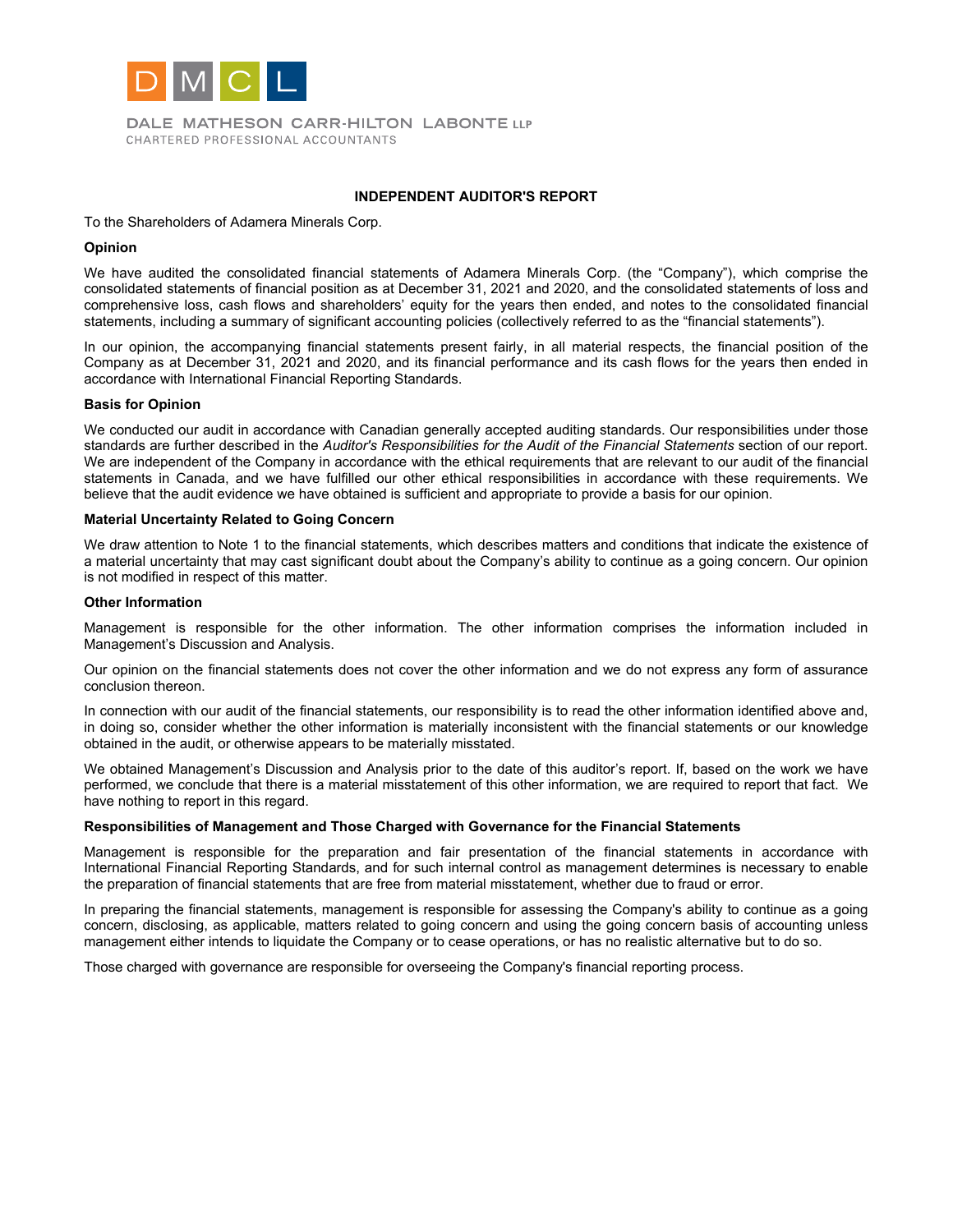#### **Auditor's Responsibilities for the Audit of the Financial Statements**

Our objectives are to obtain reasonable assurance about whether the financial statements as a whole are free from material misstatement, whether due to fraud or error, and to issue an auditor's report that includes our opinion. Reasonable assurance is a high level of assurance, but is not a guarantee that an audit conducted in accordance with Canadian generally accepted auditing standards will always detect a material misstatement when it exists. Misstatements can arise from fraud or error and are considered material if, individually or in the aggregate, they could reasonably be expected to influence the economic decisions of users taken on the basis of these financial statements. As part of an audit in accordance with Canadian generally accepted auditing standards, we exercise professional judgment and maintain professional skepticism throughout the audit. We also:

- Identify and assess the risks of material misstatement of the financial statements, whether due to fraud or error, design and perform audit procedures responsive to those risks, and obtain audit evidence that is sufficient and appropriate to provide a basis for our opinion. The risk of not detecting a material misstatement resulting from fraud is higher than for one resulting from error, as fraud may involve collusion, forgery, intentional omissions, misrepresentations, or the override of internal control.
- Obtain an understanding of internal control relevant to the audit in order to design audit procedures that are appropriate in the circumstances, but not for the purpose of expressing an opinion on the effectiveness of the Company's internal control.
- Evaluate the appropriateness of accounting policies used and the reasonableness of accounting estimates and related disclosures made by management.
- Conclude on the appropriateness of management's use of the going concern basis of accounting and based on the audit evidence obtained, whether a material uncertainty exists related to events or conditions that may cast significant doubt on the Company's ability to continue as a going concern. If we conclude that a material uncertainty exists, we are required to draw attention in our auditor's report to the related disclosures in the financial statements or, if such disclosures are inadequate, to modify our opinion. Our conclusions are based on the audit evidence obtained up to the date of our auditor's report. However, future events or conditions may cause the Company to cease to continue as a going concern.
- Evaluate the overall presentation, structure and content of the financial statements, including the disclosures, and whether the financial statements represent the underlying transactions and events in a manner that achieves fair presentation.

We communicate with those charged with governance regarding, among other matters, the planned scope and timing of the audit and significant audit findings, including any significant deficiencies in internal control that we identify during our audit.

We also provide those charged with governance with a statement that we have complied with relevant ethical requirements regarding independence, and to communicate with them all relationships and other matters that may reasonably be thought to bear on our independence, and where applicable, related safeguards.

The engagement partner on the audit resulting in this independent auditor's report is Barry Hartley*.*

# M CA

**DALE MATHESON CARR-HILTON LABONTE LLP CHARTERED PROFESSIONAL ACCOUNTANTS**  Vancouver, BC

April 5, 2022



An independent firm associated with Moore **Global Network Limited**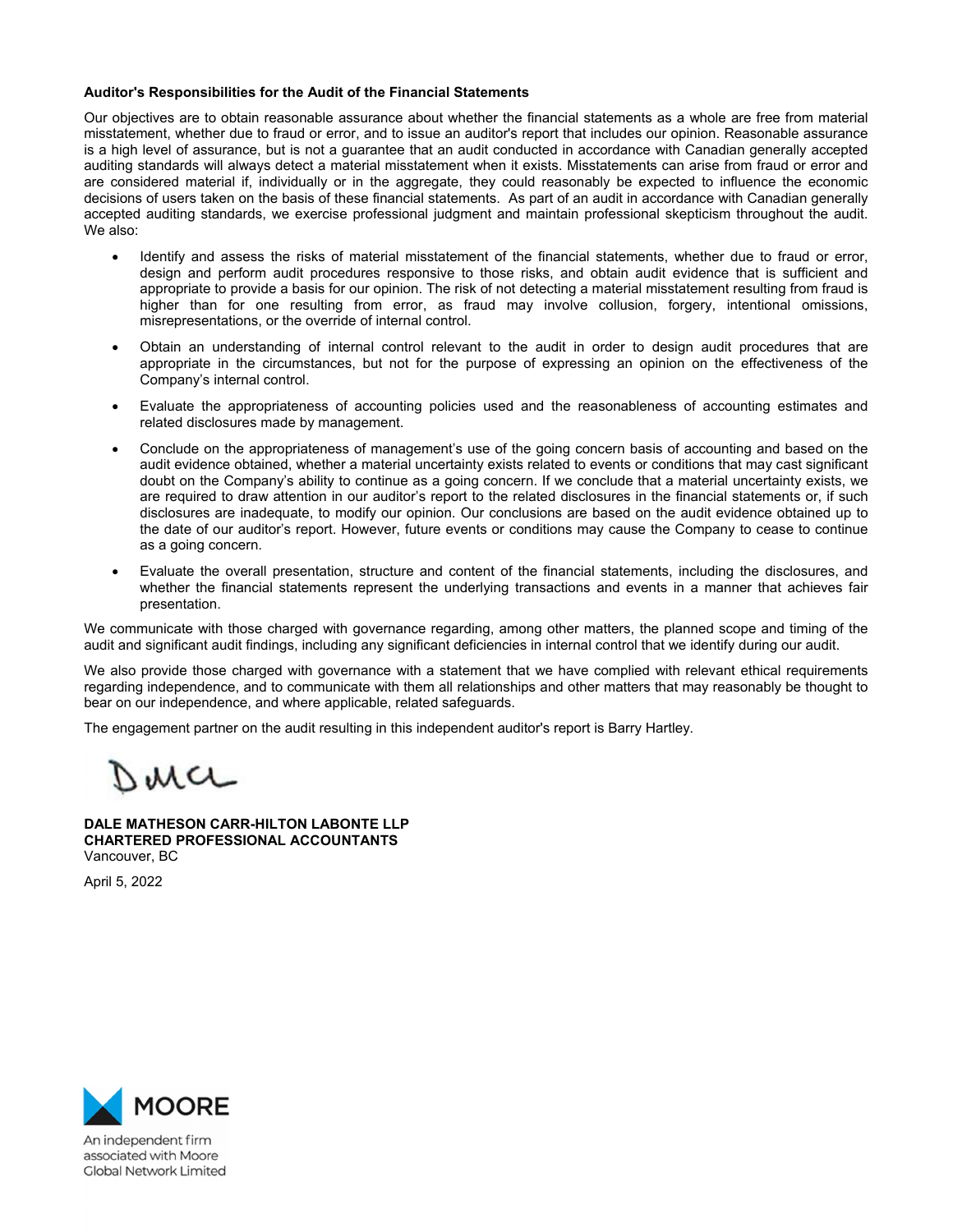#### **Consolidated Statements of Financial Position**

**As at December 31** 

*(Expressed in Canadian Dollars)* 

|                                                |    | 2021            | 2020            |
|------------------------------------------------|----|-----------------|-----------------|
| <b>Assets</b>                                  |    |                 |                 |
| Current                                        |    |                 |                 |
| Cash                                           |    | \$<br>1,764,987 | \$<br>644,673   |
| Receivables                                    |    | 20,097          | 26,660          |
| Due from related party                         | 13 |                 | 36,372          |
| Due from optionee                              | 10 | 56,065          | 87,212          |
| Prepaids                                       |    | 58,771          | 54,318          |
| Marketable securities                          | 5  | 185,000         |                 |
| Current portion of finance lease receivables   | 9  | 334,650         | 315,689         |
|                                                |    | 2,419,570       | 1,164,924       |
| Non-current                                    |    |                 |                 |
| Equipment                                      | 6  | 10,560          | 35,403          |
| Right-of-use asset                             | 8  | 51,901          | 66,055          |
| Long-term portion of finance lease receivables | 9  | 1,015,478       | 1,365,701       |
| Deposits                                       | 7  | 55,917          | 55,896          |
| <b>Exploration deposits</b>                    | 7  | 130,341         | 130,460         |
| Mineral properties                             | 10 | 5,761,648       | 5,126,958       |
|                                                |    | 7,025,845       | 6,780,473       |
|                                                |    | \$<br>9,445,415 | \$<br>7,945,397 |
| <b>Liabilities</b>                             |    |                 |                 |
| <b>Current</b>                                 |    |                 |                 |
| Accounts payable and accrued liabilities       | 11 | \$<br>198,573   | \$<br>86,677    |
| Security deposits                              |    | 69,935          | 69,685          |
| <b>Restoration provisions</b>                  | 10 | 151,888         | 151,888         |
| Due to related parties                         | 13 | 67,242          | 132,659         |
| Current portion of lease liabilities           | 8  | 246,100         | 229,509         |
|                                                |    | 733,738         | 670,418         |
| Non-current                                    |    |                 |                 |
| Canada Emergency Business Account              | 12 | 40,000          | 40,000          |
| Long-term portion of lease liabilities         | 8  | 746,777         | 992,878         |
|                                                |    | 786,777         | 1,032,878       |
| Shareholders' equity                           |    |                 |                 |
| Share capital                                  | 14 | 36,944,452      | 34,979,215      |
| Share-based compensation reserve               | 14 | 1,908,640       | 1,630,364       |
| Deficit                                        |    | (30, 928, 192)  | (30, 367, 478)  |
|                                                |    | 7,924,900       | 6,242,101       |
|                                                |    | \$<br>9,445,415 | \$<br>7,945,397 |

Nature and Continuance of Operations *(Note 1)* Commitment *(Note 18)*

Approved and authorized by the Board April 5, 2022

| On behalf of the Board: | "Mark Kolebaba" | "Alex Adams" |
|-------------------------|-----------------|--------------|
|                         | Mark Kolebaba   | Alex Adams   |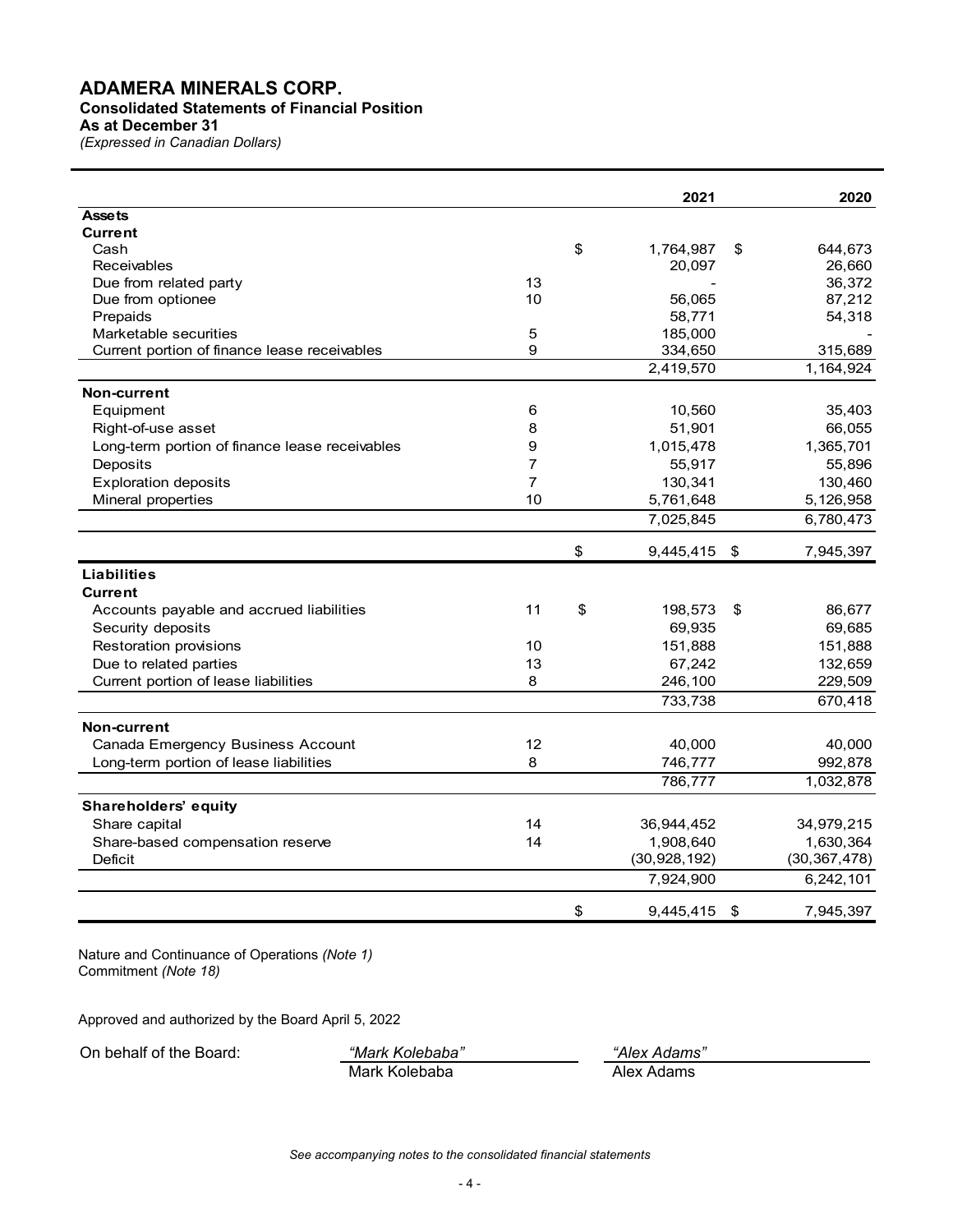### **Consolidated Statements of Loss and Comprehensive Loss**

*(Expressed in Canadian Dollars)* 

|                                                      | Years ended December 31, |    |                 |    |               |  |  |
|------------------------------------------------------|--------------------------|----|-----------------|----|---------------|--|--|
|                                                      | <b>Note</b>              |    | 2021            |    | 2020          |  |  |
| <b>Expenses</b>                                      |                          |    |                 |    |               |  |  |
| Accounting and audit                                 | 13                       | \$ | 116,034         | \$ | 119,756       |  |  |
| Consulting fees                                      |                          |    | 83,563          |    | 18,158        |  |  |
| Depreciation                                         | 6                        |    | 824             |    | 1,110         |  |  |
| Depreciation of right-of-use asset                   | 8                        |    | 14,154          |    | 13,082        |  |  |
| Foreign exchange loss                                |                          |    | 10,666          |    | 9,830         |  |  |
| Interest expense on lease liabilities                | 8                        |    | 76,511          |    | 31,922        |  |  |
| Legal fees                                           |                          |    | 6,857           |    | 7,605         |  |  |
| Office and miscellaneous, net of recoveries          |                          |    | 29,695          |    | 32,128        |  |  |
| Property investigation costs                         |                          |    | 3,473           |    |               |  |  |
| Property expenses, maintenance and rent              |                          |    | 175,548         |    | 168,376       |  |  |
| Share-based compensation                             | 13, 14(c)                |    | 112,738         |    | 334,641       |  |  |
| Shareholder communications                           |                          |    | 71,816          |    | 59,975        |  |  |
| Wages and benefits                                   | 13                       |    | 151,135         |    | 128,093       |  |  |
|                                                      |                          |    | (853, 014)      |    | (924, 676)    |  |  |
| Other income                                         |                          |    |                 |    |               |  |  |
| Fair value loss on marketable securities             | 5                        |    | (65,000)        |    |               |  |  |
| Finance income on sublease                           | 9                        |    | 106,337         |    | 44,693        |  |  |
| Gain on sale of equipment                            |                          |    | 3,149           |    |               |  |  |
| Income (loss) from subleasing                        | 9                        |    | (12, 219)       |    | 592,778       |  |  |
| Other income                                         | 5                        |    | 250,000         |    |               |  |  |
| Rental income                                        |                          |    | 10,033          |    | 62,559        |  |  |
| Loss and comprehensive loss for the year             |                          | \$ | $(560, 714)$ \$ |    | (224, 646)    |  |  |
| Basic and diluted loss per share                     |                          | \$ | $(0.003)$ \$    |    | (0.001)       |  |  |
| Weighted average number of common shares outstanding |                          |    | 197,716,661     |    | 163, 187, 958 |  |  |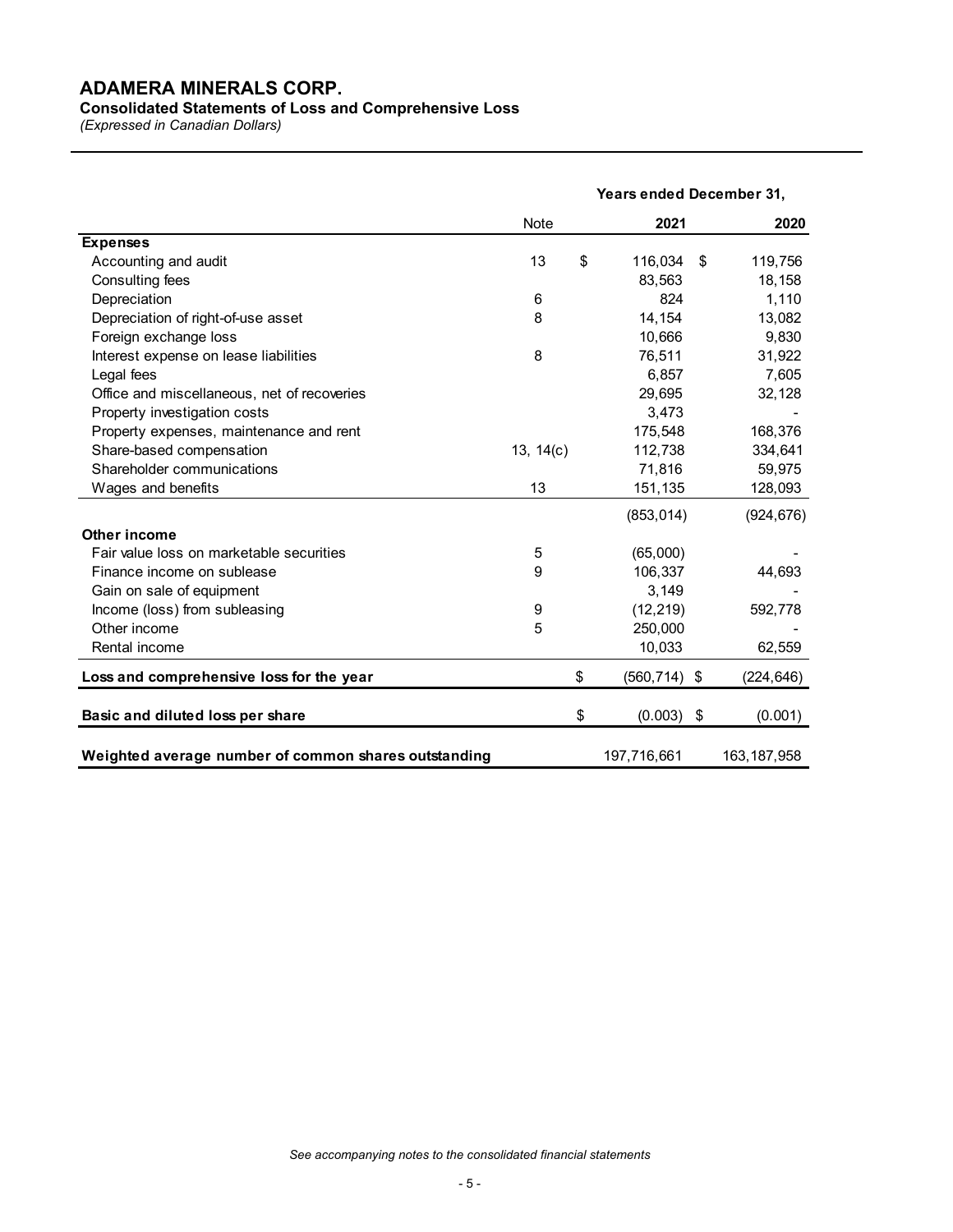#### **Consolidated Statements of Cash Flows**

*(Expressed in Canadian Dollars)* 

|                                          |       | Years ended December 31, |    |            |  |  |  |
|------------------------------------------|-------|--------------------------|----|------------|--|--|--|
|                                          | Note  | 2021                     |    | 2020       |  |  |  |
| Cash provided by (used in):              |       |                          |    |            |  |  |  |
| <b>Operating activities</b>              |       |                          |    |            |  |  |  |
| Loss for the year                        | \$    | $(560, 714)$ \$          |    | (224, 646) |  |  |  |
| Items not affecting cash:                |       |                          |    |            |  |  |  |
| Bad debt expense                         |       |                          |    | 1,193      |  |  |  |
| Depreciation                             | 6     | 824                      |    | 1,110      |  |  |  |
| Depreciation of right-of-use asset       | 8     | 14,154                   |    | 13,082     |  |  |  |
| Fair value loss on marketable securities | 5     | 65,000                   |    |            |  |  |  |
| Finance income on sublease               |       | (106, 337)               |    | (44, 693)  |  |  |  |
| Gain on sale of equipment                |       | (3, 149)                 |    |            |  |  |  |
| Loss (income) from subleasing            |       | 12,219                   |    | (592, 778) |  |  |  |
| Interest expense on lease liabilities    | 8     | 76,511                   |    | 31,922     |  |  |  |
| Other income                             | 5     | (250,000)                |    |            |  |  |  |
| Share-based compensation                 | 14(c) | 112,738                  |    | 334,641    |  |  |  |
| Net change in non-cash working capital   |       |                          |    |            |  |  |  |
| Receivables                              |       | 6,563                    |    | (1, 242)   |  |  |  |
| Due from related party                   |       | 36,372                   |    | (36, 372)  |  |  |  |
| Due from optionee                        |       | 31,147                   |    | (87, 212)  |  |  |  |
| Prepaids                                 |       | (4, 453)                 |    | (18, 927)  |  |  |  |
| Accounts payable and accrued liabilities |       | (20, 093)                |    | (106, 213) |  |  |  |
| Security deposits                        |       | 250                      |    | 375        |  |  |  |
| <b>Restoration provisions</b>            |       |                          |    | (4,024)    |  |  |  |
| Due to related parties                   |       | (108, 087)               |    | 20,696     |  |  |  |
|                                          |       | (697, 055)               |    | (713,088)  |  |  |  |
| <b>Investing activities</b>              |       |                          |    |            |  |  |  |
| <b>Exploration deposits</b>              |       | 98                       |    | (7, 162)   |  |  |  |
| Net expenditures on mineral properties   |       | (448, 244)               |    | (304, 390) |  |  |  |
| Funds held for optionee                  |       |                          |    |            |  |  |  |
| Purchase of equipment                    | 6     |                          |    | (21, 409)  |  |  |  |
| Sale of equipment                        |       | 20,381                   |    |            |  |  |  |
|                                          |       | (427, 765)               |    | (332, 961) |  |  |  |
| <b>Financing activities</b>              |       |                          |    |            |  |  |  |
| Repayment of lease liabilities           | 8     | (306, 021)               |    | (220, 688) |  |  |  |
| Cash received from subleasing            |       | 425,380                  |    | 430,012    |  |  |  |
| Shares issued for cash                   |       | 2,157,350                |    | 1,332,650  |  |  |  |
| Share issue costs                        |       | (31, 575)                |    | (49, 635)  |  |  |  |
| Canada Emergency Business Account        | 12    |                          |    | 40,000     |  |  |  |
|                                          |       | 2,245,134                |    | 1,532,339  |  |  |  |
| Change in cash                           |       | 1,120,314                |    | 486,290    |  |  |  |
| Cash, beginning of the year              |       | 644,673                  |    | 158,383    |  |  |  |
| Cash, end of the year                    | \$    | 1,764,987                | \$ | 644,673    |  |  |  |

Supplemental Disclosure with Respect to Cash Flows (Note 16)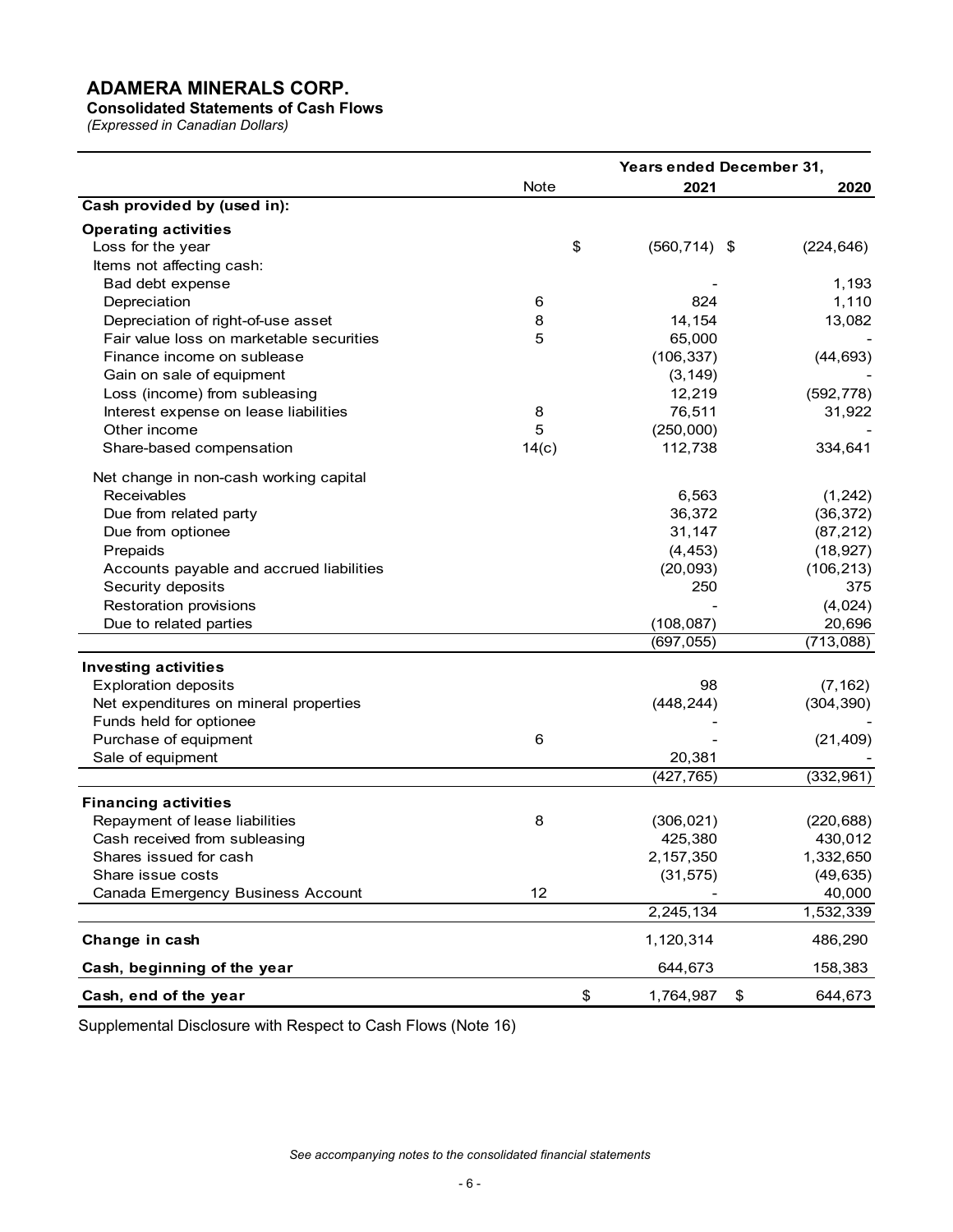## **Consolidated Statements of Shareholders' Equity**

 *(Expressed in Canadian Dollars)* 

|                                                 |                | <b>Share Capital</b> |     |            |    | Share-based    |                | Total             |
|-------------------------------------------------|----------------|----------------------|-----|------------|----|----------------|----------------|-------------------|
|                                                 | Note           |                      |     |            |    | Compensation   |                | Shareholders'     |
|                                                 |                | Number of shares     |     | Amount     |    | <b>Reserve</b> | <b>Deficit</b> | <b>Equity</b>     |
| Balance, December 31, 2019                      |                | 150,408,595          | -\$ | 33,616,938 | \$ | 1,351,485 \$   | (30, 142, 832) | 4,825,591<br>\$   |
| Shares issued for cash                          |                |                      |     |            |    |                |                |                   |
| Private placement                               | 14(b)(ii)      | 22,800,000           |     | 1,140,000  |    |                |                | 1,140,000         |
| Share issue costs                               | 14(b)(ii)      |                      |     | (39, 635)  |    |                |                | (39, 635)         |
| Exercise of warrants                            | 14(b)(iv)      | 3,503,000            |     | 214,745    |    | (22,095)       |                | 192,650           |
| Shares issued for other consideration           |                |                      |     |            |    |                |                |                   |
| Property acquisition                            | 14(b)(i)8(iii) | 200,000              |     | 13,500     |    |                |                | 13,500            |
| Transfer to share capital on expiry of warrants | 14(d)          |                      |     | 33,667     |    | (33, 667)      |                |                   |
| Share-based compensation                        | 14(c)          |                      |     |            |    | 334,641        |                | 334,641           |
| Loss and comprehensive loss for the year        |                |                      |     |            |    |                | (224, 646)     | (224, 646)        |
| Balance, December 31, 2020                      |                | 176,911,595          |     | 34,979,215 |    | 1,630,364      | (30, 367, 478) | 6,242,101         |
| Shares issued for cash                          |                |                      |     |            |    |                |                |                   |
| Private placement                               | 14(b)(v)       | 16,250,000           |     | 1,381,250  |    | 243,750        |                | 1,625,000         |
| Share issue costs                               | 14(b)(v)       |                      |     | (31, 575)  |    |                |                | (31, 575)         |
| Fair value of finder's fee warrants issued      | 14(b)(v)       |                      |     | (693)      |    | 693            |                |                   |
| <b>Exercise of warrants</b>                     | 14(b)(vi)      | 10,647,000           |     | 611,255    |    | (78, 905)      |                | 532,350           |
| Shares issued for other consideration           |                |                      |     |            |    |                |                |                   |
| Property acquisitions                           | 14(b)(iii)     | 100,000              |     | 5,000      |    |                |                | 5,000             |
| Share-based compensation                        | 14(c)          |                      |     |            |    | 112,738        |                | 112,738           |
| Loss and comprehensive loss for the year        |                |                      |     |            |    |                | (560, 714)     | (560, 714)        |
| Balance, December 31, 2021                      |                | 203,908,595          | -\$ | 36,944,452 | S. | 1,908,640 \$   | (30, 928, 192) | 7,924,900<br>- \$ |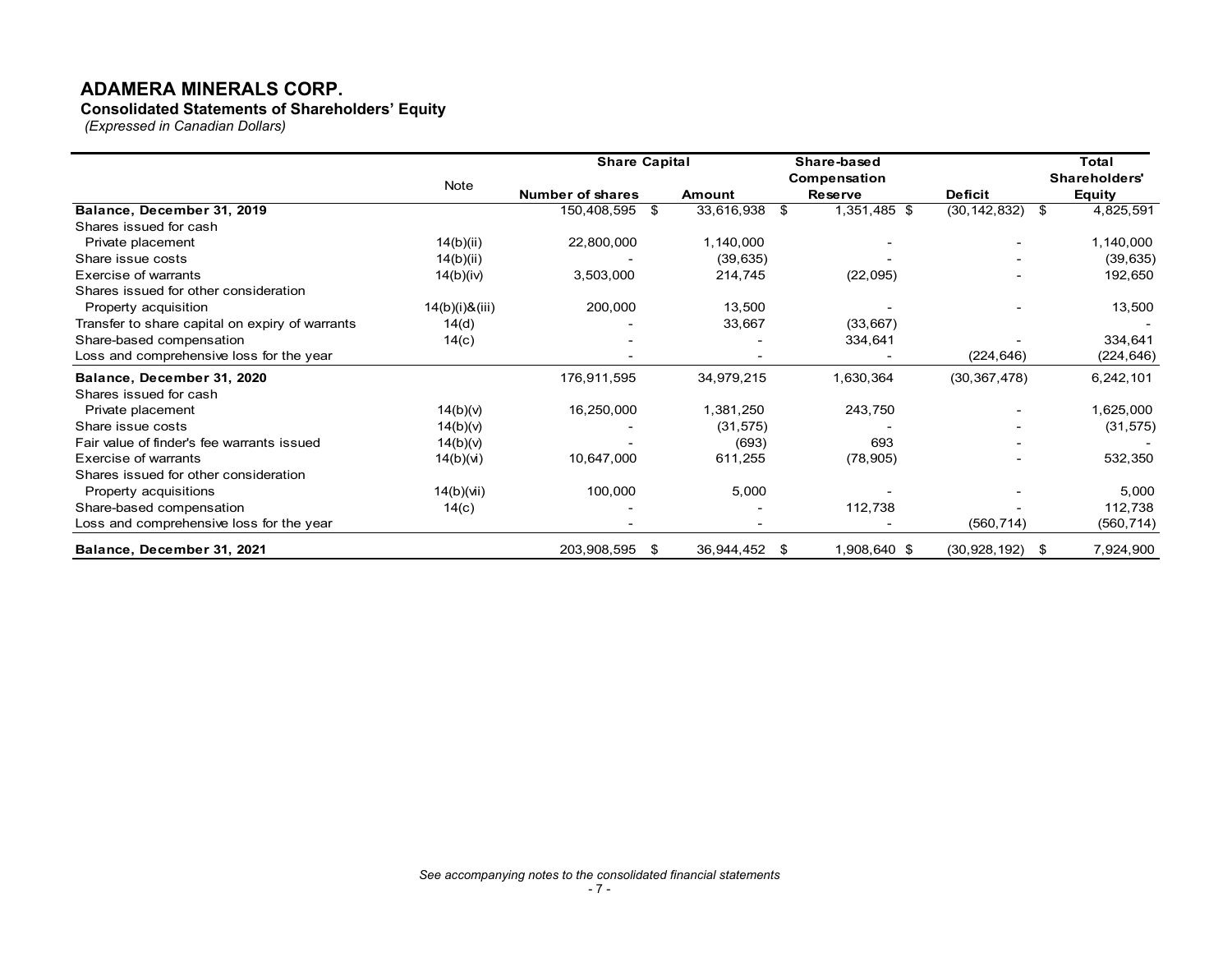#### **1. Nature and Continuance of Operations**

Adamera Minerals Corp. ("Adamera" or "the Company") was created in February 2013 pursuant to an amalgamation under the Business Corporation Act (British Columbia). The Company's common shares are listed for trading on the TSX Venture Exchange ("Exchange") under the symbol "ADZ". The Company also trades on the OTC Marketplace in the United States under the symbol "DDNFF". The Company is in the process of exploring its mineral properties and has not yet determined whether these properties contain ore reserves that are economically recoverable. The Company is considered to be in the exploration stage and does not have operating cash flows.

The Company's head office, principal address and registered and records office is 1100, 1111 Melville Street, Vancouver, British Columbia, Canada, V6E 3V6.

These consolidated financial statements of the Company have been prepared in accordance with International Financial Reporting Standards ("IFRS") on a going concern basis, which contemplates that the Company will be able to realize its assets and discharge its liabilities in the normal course of business. Accordingly, these financial statements do not include any adjustments to the amounts and classification of assets and liabilities that might be necessary should the Company be unable to continue as a going concern and such adjustments could be material.

The Company's continuing operations as intended are dependent upon its ability to identify, evaluate and negotiate the acquisition of, participation in or interest in new properties, assets or business opportunities, and raise additional funds by way of equity financings. Any acquisition may be subject to shareholder and regulatory approval and obtaining the necessary financing. Should the Company be unable to complete such a transaction, its ability to raise sufficient financing to maintain operations may be impaired. To date the Company has not generated revenue and incurred a loss for the year ended December 31, 2021 of \$560,714. The available funds are sufficient to continue operations for the ensuing year. Although the Company has been successful at raising funds in the past through the issuance of share capital, it is uncertain whether it will be able to continue this financing in the future. These material uncertainties may cast significant doubt on the Company's ability to continue as a going concern.

#### **2. Statement of Compliance**

These consolidated financial statements, including comparatives, have been prepared in accordance with IFRS as issued by the International Accounting Standards Board ("IASB") and interpretations issued by the International Financial Reporting Interpretations Committee ("IFRIC"). The financial statements have been prepared on a historical cost basis except for certain financial instruments carried at fair value, using the accrual basis of accounting except for cash flow information. The accounting policies set out in Note 3 have been applied consistently to all years presented in these consolidated financial statements unless otherwise indicated.

#### **3. Significant Accounting Policies**

#### **(a) Basis of Consolidation and Presentation**

These consolidated financial statements incorporate the financial statements of the Company and its wholly-owned subsidiaries Adamera Minerals LLC and First Pass Exploration Services Inc.

Control exists when the Company has the power, directly or indirectly, to govern the financial and operating policies of an entity so as to obtain benefits from its activities. All intercompany transactions and balances are eliminated upon consolidation.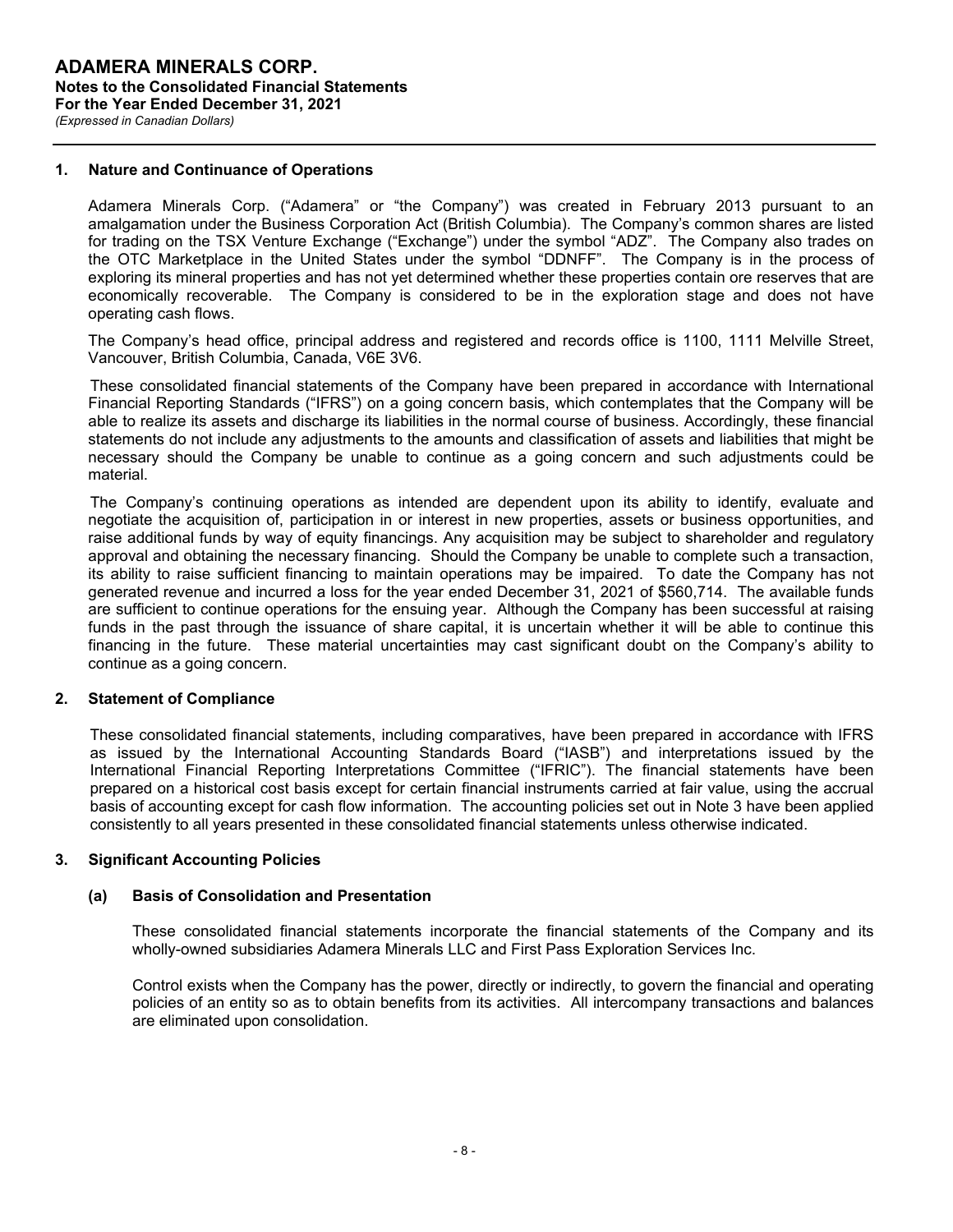#### **(b) Use of Estimates and Judgment**

The preparation of financial statements in conformity with IFRS requires management to make certain estimates, judgments and assumptions that affect the reported amounts of assets and liabilities at the date of the financial statements and the reported revenues and expenses during the year.

Although management uses historical experience and its best knowledge of the amount, events or actions to form the basis for judgments and estimates, actual results may differ from these estimates.

The most significant accounts that require estimates as the basis for determining the stated amounts include the recoverability of mineral properties, valuation of share-based payments, restoration provision, discount rate used for leases and income tax.

Critical judgments exercised in applying accounting policies that have the most significant effect on the amounts recognized in the consolidated financial statements are as follows:

i) Functional currency

The Company's reporting currency and the functional currency of all its operations is the Canadian dollar as this is the principal currency of the economic environment in which the Company operates. The functional currency determination was conducted through an analysis of consideration factors identified in IAS 21, The Effect of Changes in Foreign Exchange Rates.

Information about assumptions and estimation uncertainties that have a significant risk of resulting in material adjustments are as follows:

i) Economic recoverability and probability of future benefits of exploration and evaluation costs

Management has determined that exploration, evaluation and related costs incurred which were capitalized may have future economic benefits and may be economically recoverable. Management uses several criteria in its assessments of economic recoverability and probability of future economic benefits including, geologic and other technical information, history of conversion of mineral deposits with similar characteristics to its own properties to proven and probable mineral reserves, scoping and feasibility studies, accessible facilities and existing permits.

ii) Valuation of share-based payments

The Company uses the Black-Scholes Option Pricing Model for valuation of share-based payments. Option pricing models require the input of subjective assumptions including expected price volatility, interest rates, and forfeiture rate. Changes in the input assumptions can materially affect the fair value estimate and the Company's earnings and equity reserves.

iii) Restoration provisions

The Company is subject to various government laws and regulations relating to ground and/or environmental disturbances caused by exploration at project locations. The Company records the present value of estimated costs of legal and constructive obligations required to restore operating locations in the year in which the obligation is incurred. The nature of these restoration activities includes dismantling and removing structures, supplies and equipment, dismantling operating facilities and restoration of affected areas.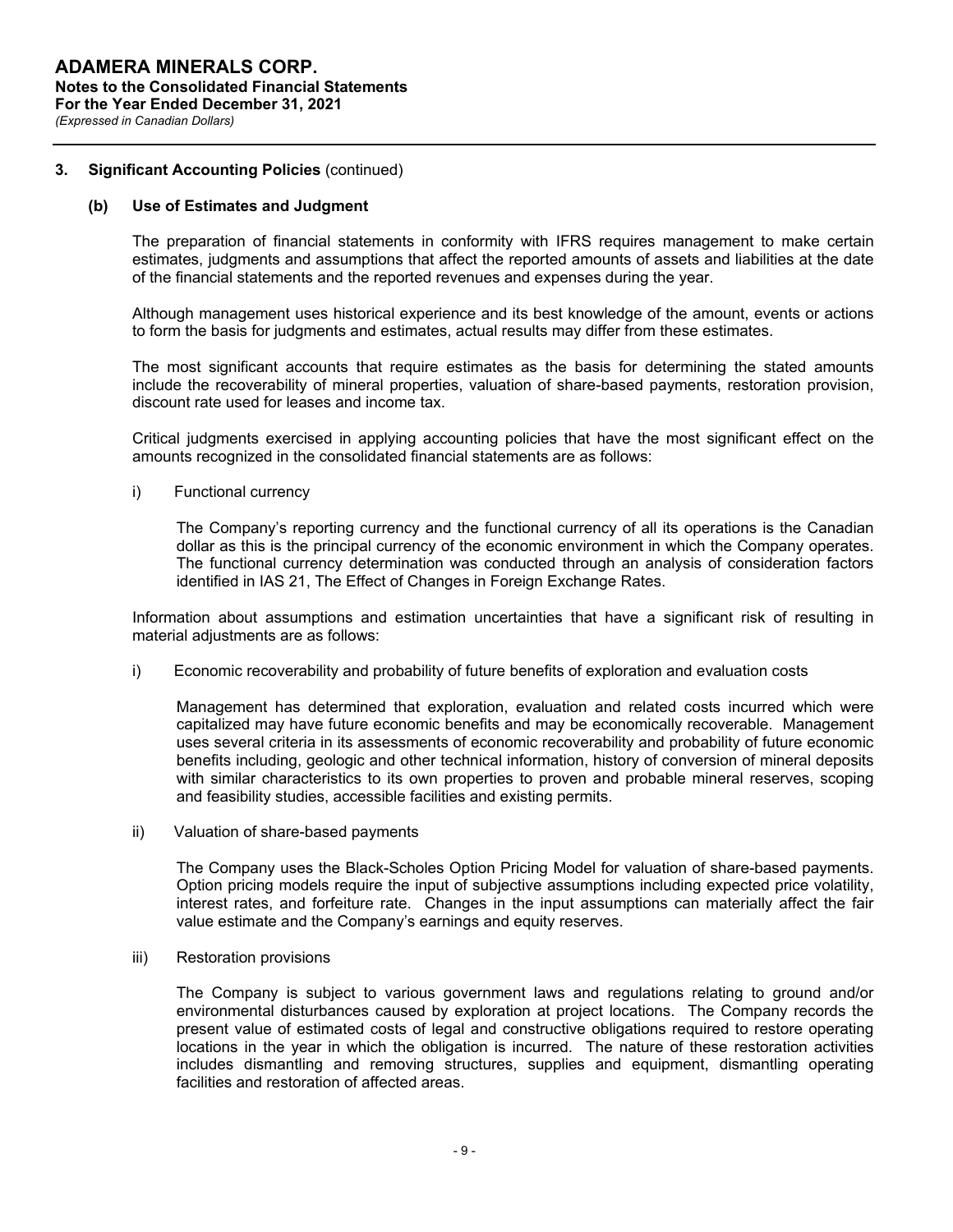#### **(b) Use of Estimates and Judgment** (continued)

iv) Income taxes

In assessing the probability of realizing deferred tax assets, management makes estimates related to expectations of future taxable income, applicable tax opportunities, expected timing of reversals of existing temporary differences and the likelihood that tax positions taken will be sustained upon examination by applicable tax authorities. In making its assessments, management gives additional weight to positive and negative evidence that can be objectively verified.

v) Leases

Under IFRS 16, the Company assess whether a contract contains a lease and, if so, recognizes a lease liability by discounting the future lease payments over the non-cancellable term of the lease, using the Company's estimated incremental borrowing rate. Differences in the estimated incremental borrowing rate could result in materially different lease liabilities and right-of-use assets. The noncancellable term of the lease depends on the terms of the lease agreement and management's plans for the leased asset in question.

While management believes that these estimates are reasonable, actual results could differ from those estimates and could impact future results of operation and cash flows.

#### **(c) Cash**

Cash consists of cash on hand that is subject to an insignificant risk of change in value.

#### **(d) Mineral Properties**

Once the legal right to explore a property has been obtained, costs directly related to exploration and evaluation expenditures are recognized and capitalized in addition to the acquisition costs, net of recoveries, on a property-by-property basis. These direct expenditures include such costs as materials used, surveying costs, drilling costs and payments made to contractors during the exploration phase. Costs not directly attributable to exploration and evaluation activities, including general administrative overhead costs, are expensed in the period in which they occur.

From time to time the Company may acquire or dispose of a mineral property pursuant to the terms of an option agreement. As the options are exercisable entirely at the discretion of the optionee, the amounts payable or receivable are not recorded. Option payments and government assistance are recorded as property costs or recoveries when the payments are made or received.

Once economic viability and technical feasibility of a project is determined, capitalization costs are first tested for impairment and then transferred to property under development. All direct costs and incidental recoveries are thereafter capitalized.

If economically recoverable reserves are developed and commercial production is established capitalized costs of the related property will be reclassified as mining assets and will be amortized using the unit-ofproduction method. When a property is deemed to no longer have commercially viable prospects to the Company, exploration and evaluation expenditures in respect of the project are deemed to be impaired. As a result those exploration and evaluation costs, in excess of estimated recoveries, are written off to profit or loss.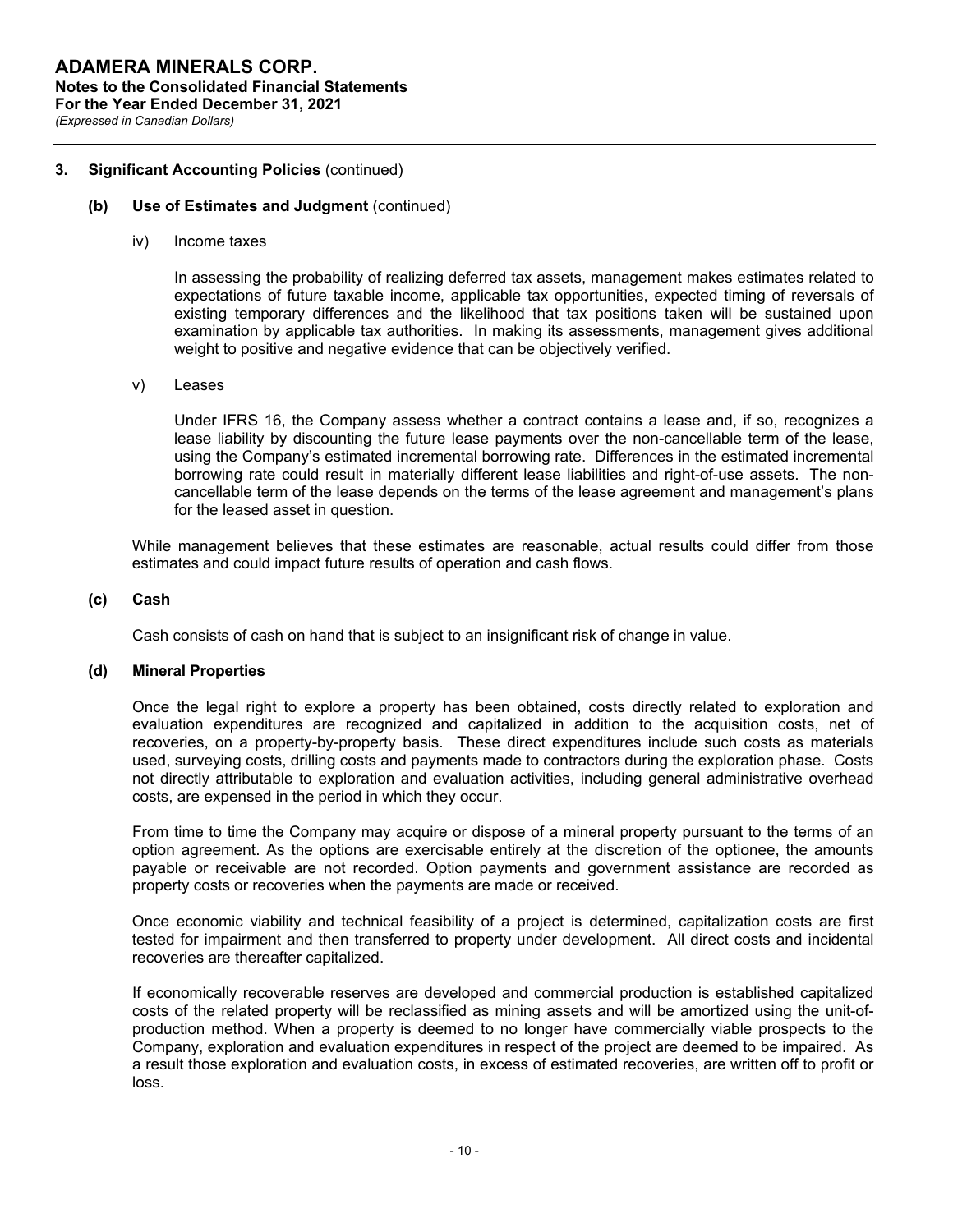#### **(d) Mineral Properties** (continued)

The Company assesses exploration and evaluation assets for impairment at each statement of financial position date or whenever facts and circumstances suggest that the carrying amount of an asset may exceed its recoverable amount. The recoverable amount is the higher of the asset's fair value less costs to sell and value in use. A cash-generating unit ("CGU") is the smallest identifiable group of mineral property assets that generates cash inflows that are largely independent of the cash inflows from other assets or groups of assets.

Although the Company has taken steps to verify title to the properties in which it has an interest in accordance with industry standards for properties in the exploration stage, these procedures do not guarantee that title to the properties will not be challenged or impugned. Property title may be affected by undetected defects, be subject to unregistered prior agreements, transfers or land claims, or be noncompliant with regulatory requirements.

#### **(e) Equipment**

Equipment is recorded at cost less accumulated depreciation and impairment losses, if any. Depreciation is recognized as follows:

Computer equipment - 30% declining balance Furniture and fixtures - 20% declining balance Field equipment – 30% declining balance Vehicles – 20% declining balance

#### **(f) Restoration Provisions**

Provisions are recorded when a present legal or constructive obligation exists as a result of past events where it is probable that an outflow of resources embodying economic benefits will be required to settle the obligation, and a reliable estimate of the amount of the obligation can be made.

The amount recognized as a provision is the best estimate of the consideration required to settle the present obligation at the statement of financial position date, taking into account the risks and uncertainties surrounding the obligation. Where a provision is measured using the cash flows estimated to settle the present obligation, its carrying amount is the present value of those cash flows. When some or all of the economic benefits required to settle a provision are expected to be recovered from a third party, the receivable is recognized as an asset if it is virtually certain that reimbursement will be received and the amount receivable can be measured reliably.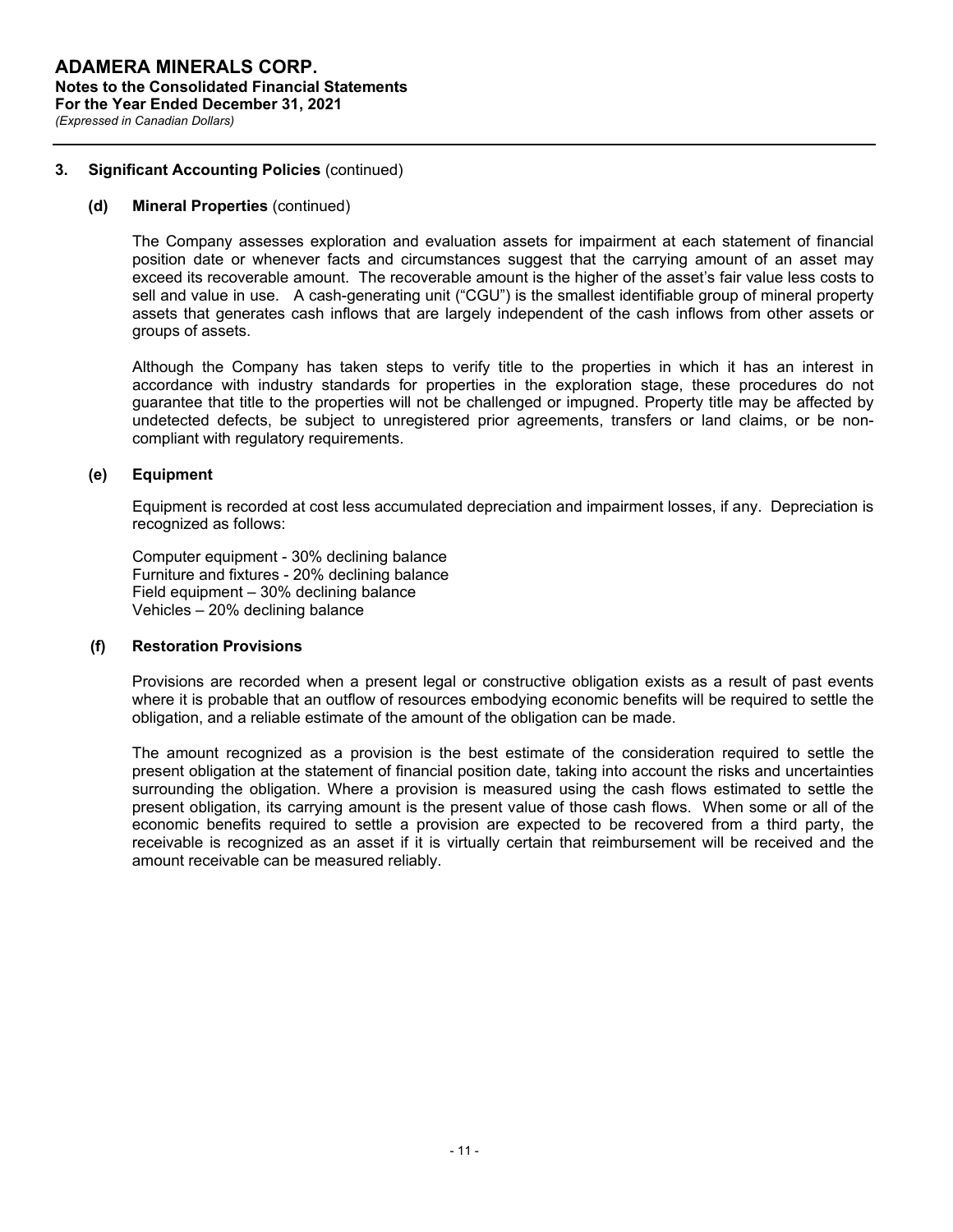#### **(g) Impairment of Non-Financial Assets**

At the end of each reporting period, the Company's assets are reviewed to determine whether there is any indication that those assets may be impaired. If such indication exists, the recoverable amount of the asset is estimated in order to determine the extent of the impairment, if any. The recoverable amount is the higher of fair value less costs to sell and value in use. Fair value is determined as the amount that would be obtained from the sale of the asset in an arm's length transaction between knowledgeable and willing parties. In assessing value in use, the estimated future cash flows are discounted to their present value using a pre-tax discount rate that reflects current market assessments of the time value of money and the risks specific to the asset. If the recoverable amount of an asset is estimated to be less than its carrying amount, the carrying amount of the asset is reduced to its recoverable amount and the impairment loss is recognized in profit or loss for the period. For an asset that does not generate largely independent cash flows, the recoverable amount is determined for the CGU to which the asset belongs.

Where an impairment loss subsequently reverses, the carrying amount of the asset (or CGU) is increased to the revised estimate of its recoverable amount, but to an amount that does not exceed the carrying amount that would have been determined had no impairment loss been recognized for the asset (or CGU) in prior years. A reversal of an impairment loss is recognized immediately in profit or loss.

#### **(h) Foreign Exchange**

The functional currency of an entity is the currency of the primary economic environment in which the entity operates. The functional currency of the Company and its subsidiaries is the Canadian dollar.

Transactions in currencies other than the Canadian dollar are recorded at exchange rates prevailing on the dates of the transactions. At the end of each reporting period, monetary assets and liabilities denominated in foreign currencies are translated at the period end exchange rate while non-monetary assets and liabilities are translated at historical rates. Revenues and expenses are translated at the exchange rates approximating those in effect on the date of the transactions. Exchange gains and losses arising on translation are included in profit or loss.

#### **(i) Warrants Issued in Equity Financing Transaction**

The Company engages in equity financing transactions to obtain the funds necessary to continue operations and explore and evaluate exploration and evaluation assets. These equity financing transactions may involve issuance of common shares or units. Each unit comprises a certain number of shares and a certain number of warrants. Depending on the terms and conditions of each equity financing transaction, the warrants are exercisable into additional common shares at a price prior to expiry as stipulated by the transaction. Warrants that are part of units are assigned a value based on the residual value, if any, and included in the share-based compensation reserve.

Warrants that are issued as payment for agency fees or other transaction costs ("finder's warrants") are assigned a value based on the Black-Scholes Option Pricing Model and included in the share-based compensation reserve.

When warrants are exercised, any reserves related to those warrants are reclassified from the share-based compensation reserve to share capital.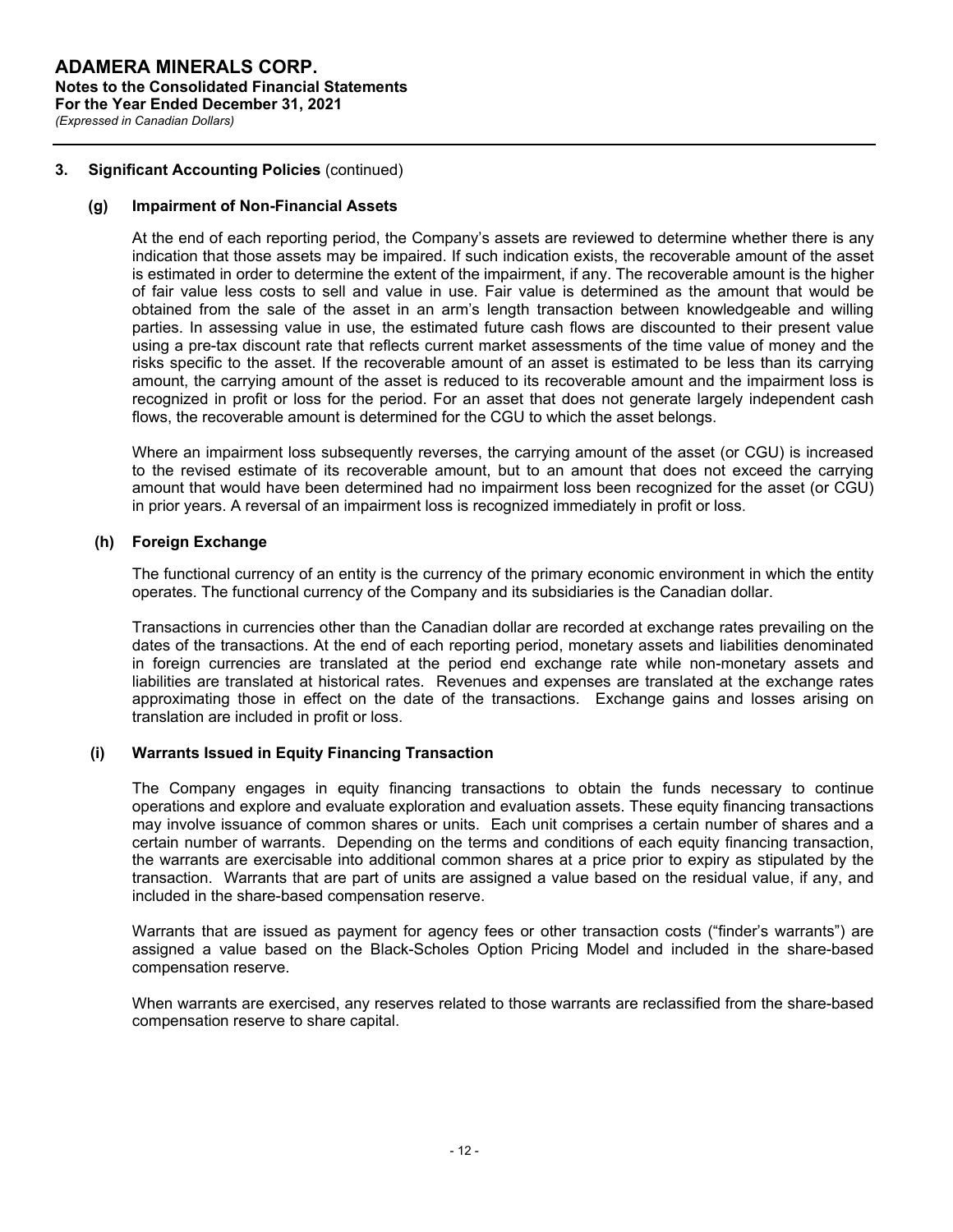#### **(j) Financial Instruments**

#### *Classification*

The Company classifies its financial instruments in the following categories: at fair value through profit and loss ("FVTPL"), at fair value through other comprehensive income (loss) ("FVTOCI") or at amortized cost. The Company determines the classification of financial assets at initial recognition. The classification of debt instruments is drive by the Company's business model for managing the financial assets and their contractual cash flow characteristics. Equity instruments that are held for trading are classified as FVTPL. For other equity instruments, on the day of acquisition the Company can make an irrevocable election (on an instrument-by-instrument basis) to designate them as FVTOCI. Financial liabilities are measured at amortized cost, unless they are required to be measured at FVTPL (such as instruments held for trading or derivatives) or the Company has opted to measure them at FVTPL.

#### *Measurement*

#### *Financial assets and liabilities at amortized cost*

Financial assets and liabilities at amortized cost are initially recognized at fair value plus or minus transaction costs, respectively, and subsequently carried at amortized cost less any impairment. Cash, receivables, accounts payable, due to/from related parties and Canada Emergency Business Account are recognized at amortized cost.

#### *Financial assets and liabilities at FVTPL*

Financial assets and liabilities carried at FVTPL are initially recorded at fair value and transaction costs are expensed in profit and loss. Realized and unrealized gains and losses arising from changes in the fair value of the financial assets and liabilities held at FVTPL are included in profit and loss in the period in which they arise. Where management has opted to recognize a financial liability at FVTPL, any changes associated with the Company's own credit risk will be recognized in other comprehensive income (loss). Marketable securities are measured at FVTPL.

#### *Financial assets at FVTOCI*

Elected investments in equity instruments at FVTOCI are initially recognized at fair value plus transaction costs. Subsequently they are measured at fair value, with gains and losses recognized in other comprehensive income (loss).

#### *Impairment of financial assets at amortized cost*

The Company recognizes a loss allowance for expected credit losses on financial assets that are measured at amortized cost. At each reporting date, the Company measures the loss allowance for the financial asset at an amount equal to the lifetime expected credit losses if the credit risk on the financial asset has increased significantly since initial recognition. If at the reporting date, the financial asset has not increased significantly since initial recognition, the Company measures the loss allowance for the financial asset at an amount equal to the twelve month expected credit losses. The Company recognizes in profit and loss, as an impairment gain or loss, the amount of expected credit losses (or reversal) that is required to adjust the loss allowance at the reporting date to the amount that is required to be recognized.

#### *Derecognition*

#### *Financial assets*

The Company derecognizes financial assets only when the contractual rights to cash flows from the financial assets expire, or when it transfers the financial assets and substantially all of the associated risks and rewards of ownership to another entity. Gains and losses on derecognition of assets are recognized in profit and loss.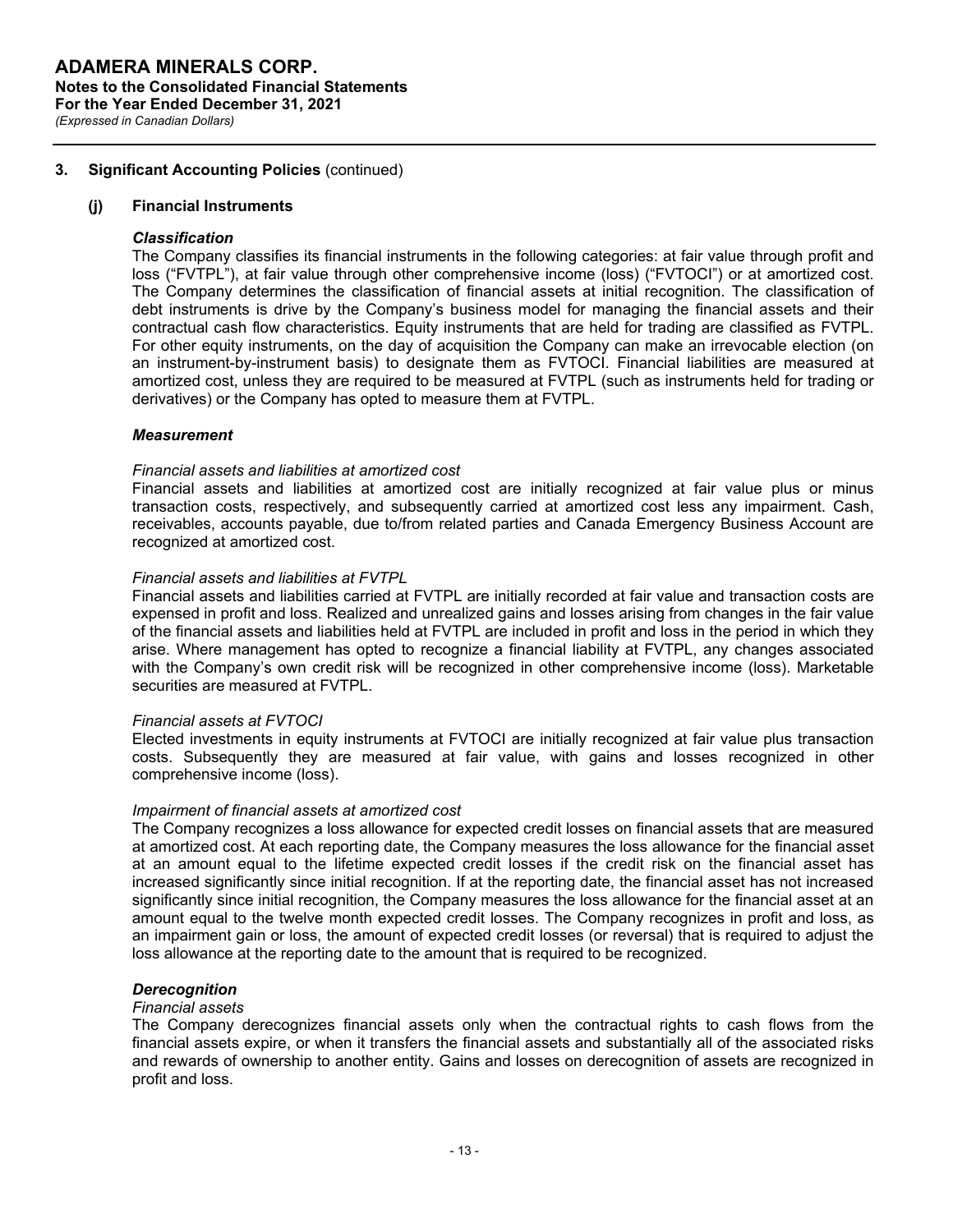#### **(j) Financial Instruments** (continued)

#### *Financial liabilities*

The Company derecognizes financial liabilities only when its obligations under the financial liabilities are discharged, cancelled or expired. Generally, the difference between the carrying amount of the financial liability derecognized at the consideration paid or payable, including any non-cash assets transferred or liabilities assumed, is recognized in profit and loss.

#### **(k) Leases**

The Company makes judgments that affect the valuation of the lease liabilities, the valuation of the lease receivables and the valuation of Right-of-Use ("ROU") assets. These include: determining contracts that are within the scope of IFRS 16; determining the contract term; and determining the interest rate used for the discounting of future cash flows.

The ROU assets are recognized initially at the value of lease liabilities at recognition with any prepaid payments, initial direct costs and dismantling costs less any lease incentives received. Re-measurements will not be applied by the Company subsequently, except for assessment for impairment, where appropriate.

The lease term determined by the Company comprises the non-cancellable period of lease contracts; the period covered by an option to extend the leases, if the Company is reasonably certain to exercise that option; and the periods covered by an option to terminate the lease, if the Company is reasonably certain not to exercise that option. The amortization rate of ROU assets is based on the lease term. The present value of the lease payment is determined using the discount rate representing the weighted average incremental borrowing rate the Company could secure. There are no restrictions or covenants imposed by the Company's leases.

#### **(l) Income Taxes**

Income tax expense comprises current and deferred tax. Income tax is recognized in profit or loss except to the extent that it relates to items recognized directly in equity. Current tax expense is the expected tax payable on taxable income for the year, using tax rates enacted or substantively enacted at period end, adjusted for amendments to tax payable with regards to previous years.

Deferred tax is recorded by providing for temporary differences, between the carrying amounts of assets and liabilities for financial reporting purposes and the amounts used for taxation purposes. Temporary differences are not provided for relating to goodwill not deductible for tax purposes, the initial recognition of assets or liabilities that affect neither accounting or taxable loss, and differences relating to investments in subsidiaries to the extent that they will probably not reverse in the foreseeable future. The amount of deferred tax provided is based on the expected manner of realization or settlement of the carrying amount of assets and liabilities, using tax rates enacted or substantively enacted at the statement of financial position date.

A deferred tax asset is recognized only to the extent that it is probable that future taxable profits will be available against which the asset can be utilized. To the extent that the Company does not consider it probable that a deferred tax asset will be recovered, it does not recognize the asset.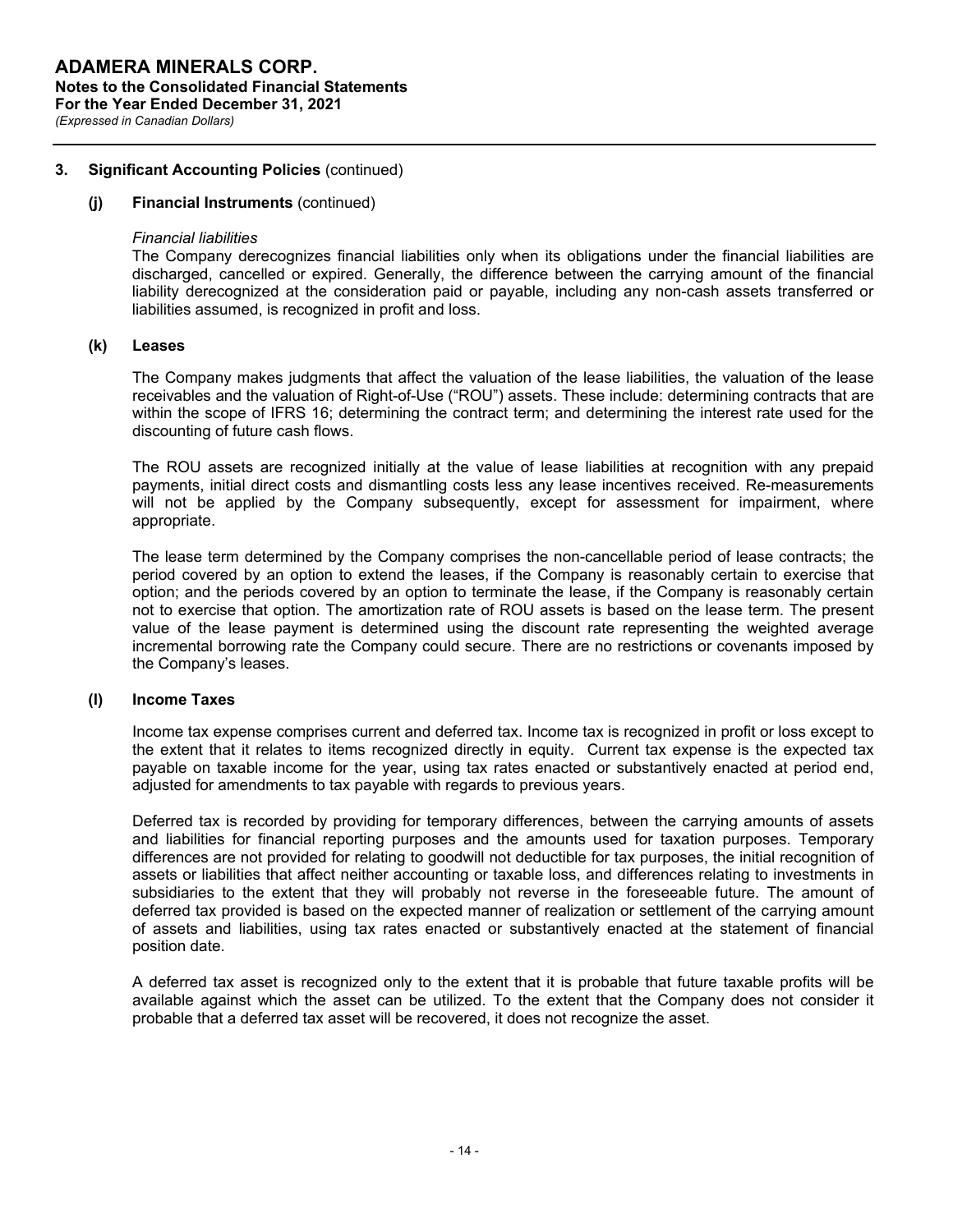#### **(m) Share-based Payments**

The Company grants stock options to acquire common shares of the Company to directors, officers, employees and consultants. The Board of Directors grants such options with vesting periods determined at its discretion and at prices not less than the closing market price on the grant date.

Share-based compensation to employees is measured at the fair value of the instruments granted and amortized over the vesting periods. Share-based compensation to non-employees is measured at the fair value of the goods or services received or the fair value of equity instruments issued, if it is determined that the fair value of goods or services received cannot be reliably measured, and is recorded at the date that the fair value of the goods or services is received. The fair value of the options is measured at grant date, using the Black-Scholes Option Pricing Model, and is recognized over the period that the options are earned. A forfeiture rate is estimated on the grant date and is adjusted to reflect the actual number of options that vest. The offset to the recorded cost is to share-based payments reserve. Consideration received on the exercise of stock options is recorded as share capital and the related share-based payments reserve is transferred to share capital.

#### **(n) Earnings (Loss) per Share**

Basic earnings (loss) per share is computed by dividing net earnings (loss) available to common shareholders by the weighted average number of shares outstanding during the reporting period. Diluted earnings (loss) per share is computed similar to basic earnings (loss) per share except that the weighted average shares outstanding are increased to include additional shares for the assumed exercise of stock options and warrants, if dilutive. The number of additional shares is calculated by assuming that outstanding stock options and warrants were exercised and that the proceeds from such exercises were used to acquire common stock at the average market price during the reporting periods. For the years presented options and warrants outstanding have been excluded from the calculation as they are considered anti-dilutive.

#### **(o) Recent accounting pronouncements**

Accounting standards or amendments to existing accounting standards that have been issued but have future effective dates are either not applicable or are not expected to have a significant impact on the Company's consolidated financial statements.

#### **4. Financial and Capital Risk Management**

The Company classifies its financial instruments into categories as follows: cash and receivables as financial assets at amortized cost; marketable securities as FVTPL; accounts payable, Canada Emergency Business Account and due to/from related parties as other financial liabilities at amortized cost. The fair value of these financial instruments approximates their carrying value due to their short-term nature.

#### **Fair Value**

Financial instruments measured at fair value are classified into one of three levels in the fair value hierarchy according to the relative reliability of the inputs used to estimate the fair values. The three levels of the fair value hierarchy are:

- Level 1 unadjusted quoted prices in active markets for identical assets and liabilities;
- Level 2 inputs other than quoted prices that are observable for the asset or liability either directly or indirectly; and
- Level 3 inputs that are not based on observable market data.

Marketable securities are measured using level 1 inputs.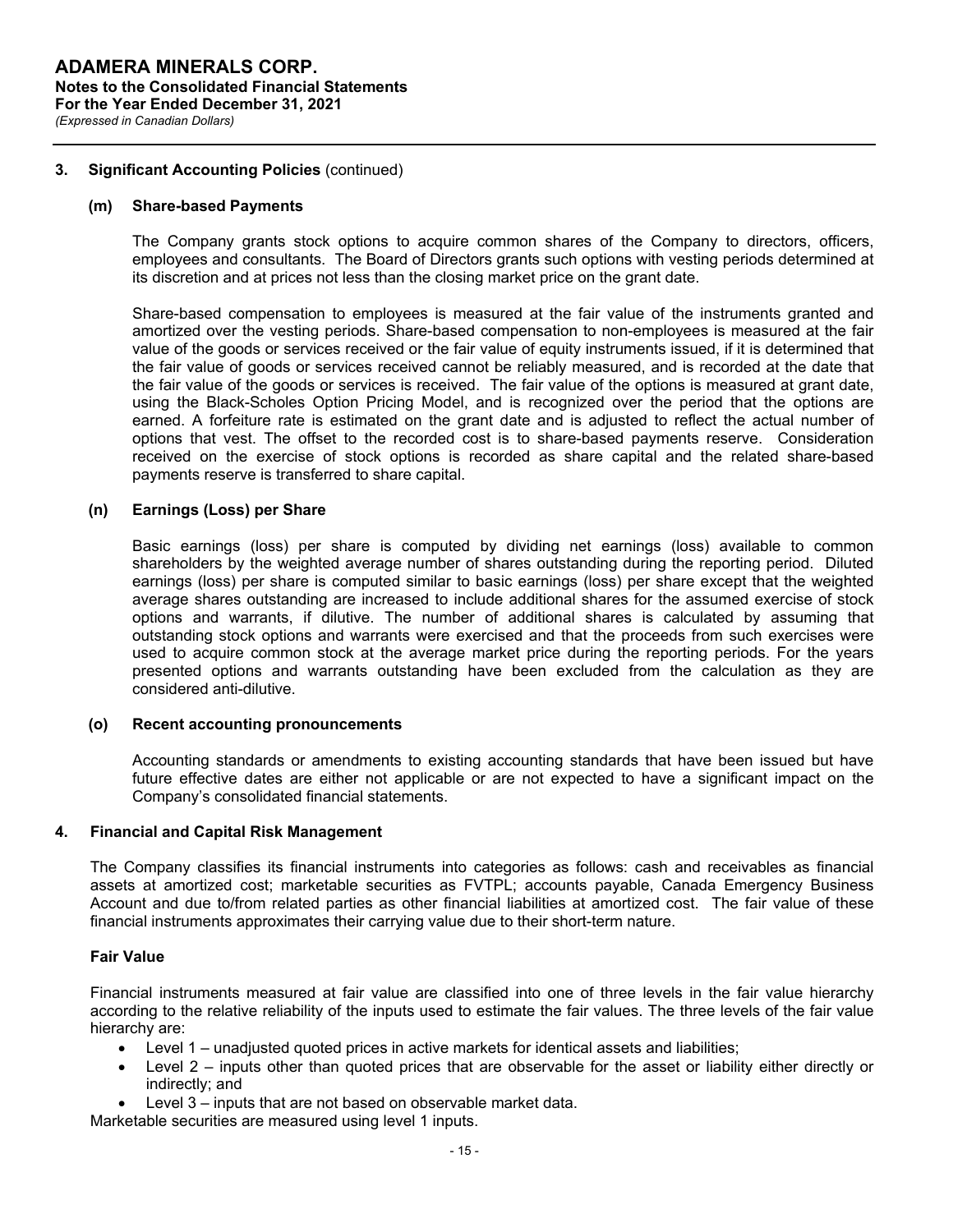#### **4. Financial and Capital Risk Management** (continued)

#### **Credit Risk**

Credit risk is the risk of a financial loss to the Company if counterparty to a financial instrument fails to meet its contractual obligations.

The Company's cash is primarily held in major Canadian financial institutions, consequently the credit risk on cash is assessed as low. The Company's receivables consist of cost recoveries and reimbursements. Management believes that the credit risk concentration with respect to financial instruments included in receivables is minimal.

#### **Liquidity Risk**

Liquidity risk is the risk that the Company will not be able to meet the financial obligations as they fall due. The Company ensures that there is sufficient capital in order to meet annual business requirements, after taking into account administrative, property holding and exploration budgets. As the Company does not have operating cash flow, the Company has relied primarily on equity financings to meet its capital requirements. The Company is exposed to liquidity risk.

#### **Interest Rate Risk**

Interest rate risk is the risk of change in the borrowing rates of the Company. The Company is not exposed to significant interest rate risk due to the short-term maturity of its monetary assets and liabilities.

#### **Foreign Exchange Risk**

Foreign exchange risk is the risk that the fair values of future cash flows of a financial instrument will fluctuate because they are denominated in currencies that differ from the respective functional currency. The Company has operations in the USA and Canada; however, its net monetary position in US dollars is minimal and therefore is not exposed to significant foreign exchange risk.

#### **Commodity Risk**

Commodity risk is the risk on financial performance due to fluctuations in the prices of commodities. The Company's ability to raise capital to fund exploration or development activities is subject to risks associated with fluctuations in the market price of commodities for which it is exploring. The Company closely monitors commodity prices to determine the appropriate course of action to be taken.

#### **Capital Management**

The Company's objectives when managing capital are to safeguard the Company's ability to continue as a going concern in order to pursue the exploration of its mineral properties and to maintain a flexible capital structure which optimizes the costs of capital at an acceptable risk.

The Company defines its capital as cash and shareholder's equity.

The Company manages the capital structure and makes adjustments to it in light of changes in economic conditions and the risk characteristics of the underlying assets. To maintain or adjust the capital structure, the Company may attempt to issue new shares, issue debt, acquire or dispose of assets or adjust the amount of cash.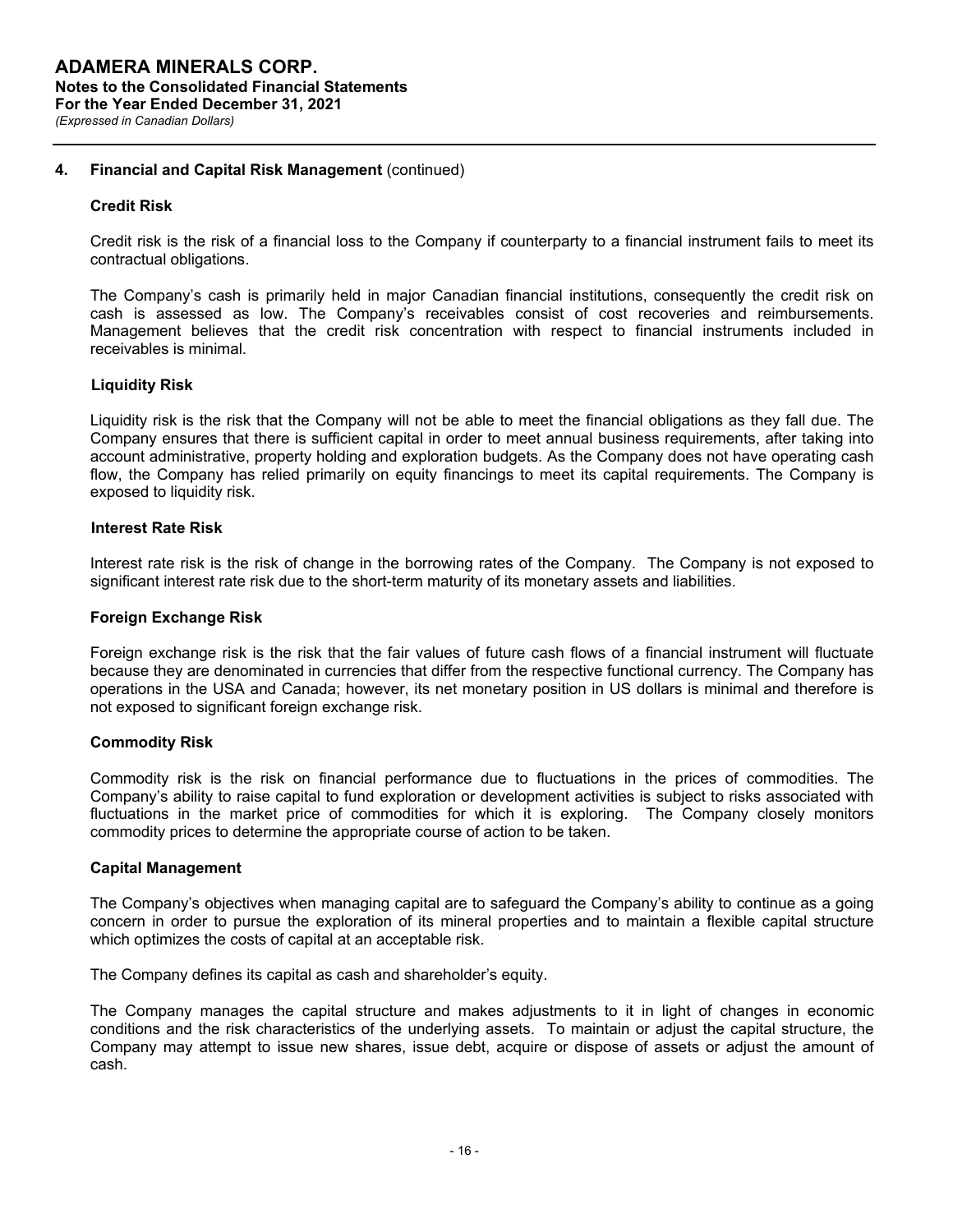#### **4. Financial and Capital Risk Management** (continued)

In order to facilitate the management of its capital requirements, the Company prepares periodic expenditure budgets that are updated as necessary depending on various factors, including successful capital deployment and general industry conditions. In order to maximize ongoing exploration efforts, the Company does not pay out dividends. The Company's investment policy is to keep its cash treasury on demand deposit in an interest bearing Canadian chartered bank account. The Company is not subject to any externally imposed restrictions on its capital. There have been no changes to the Company's management of capital during the year ended December 31, 2021.

#### **5. Marketable Securities**

On June 15, 2021, the Company received 1,000,000 shares of Churchill Resources Inc. pursuant to an agreement entered into in 2014 for the sale of the data of Amaruk Diamond property (Note 10(d)(iii)). The shares are measured and presented at fair value using the observable market share price as at the date of the statements of financial position. The gain or loss as a result of the re-measurement is recorded through profit and loss ("FVTPL").

| December 31, 2021                                  | Number of<br><b>Shares</b> |    | Cost                                | <b>Fair Value</b> |
|----------------------------------------------------|----------------------------|----|-------------------------------------|-------------------|
| Churchill Resources Inc.                           | 1,000,000                  | S  | 250,000                             | \$<br>185,000     |
|                                                    |                            |    |                                     |                   |
|                                                    |                            |    | December 31, 2021 December 31, 2020 |                   |
| Net changes in fair value on marketable securities |                            |    |                                     |                   |
| through profit and loss:                           |                            |    |                                     |                   |
| Value at June 15, 2021                             |                            | \$ | 250,000                             | \$                |
| Change in unrealized (loss)                        |                            |    | (65,000)                            |                   |
| Value at December 31, 2021                         |                            | \$ | 185,000                             | \$                |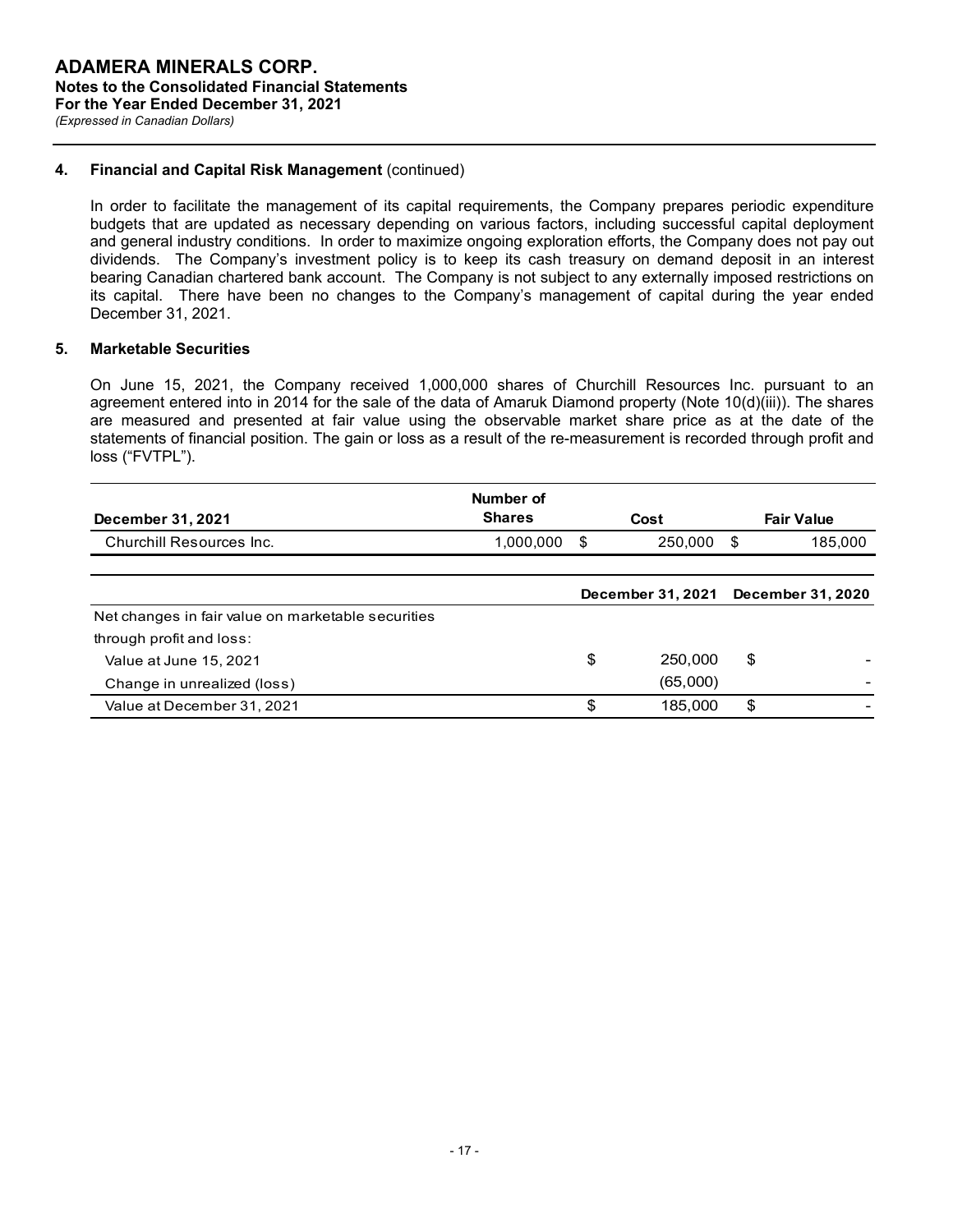#### **ADAMERA MINERALS CORP. Notes to the Consolidated Financial Statements**

**For the Year Ended December 31, 2021** 

*(Expressed in Canadian Dollars)* 

#### **6. Equipment**

|                                     | <b>Furniture</b> |              |    | Computer  | <b>Field</b> |           |                 |       |               |  |
|-------------------------------------|------------------|--------------|----|-----------|--------------|-----------|-----------------|-------|---------------|--|
|                                     |                  | and fixtures |    | equipment | equipment    |           | <b>Vehicles</b> |       | Total         |  |
| Cost                                |                  |              |    |           |              |           |                 |       |               |  |
| Balance, December 31, 2019          | \$               | 19,406       | \$ | 46,155    | \$           | 80,496 \$ |                 | 7,332 | \$<br>153,389 |  |
| Additions                           |                  |              |    |           |              | 21,409    |                 |       | 21,409        |  |
| Balance, December 31, 2020          |                  | 19,406       |    | 46,155    |              | 101,905   |                 | 7,332 | 174,798       |  |
| Additions                           |                  |              |    |           |              |           |                 |       |               |  |
| Disposal during the period          |                  |              |    |           |              | (21, 409) |                 |       | (21, 409)     |  |
| Balance, December 31, 2021          | \$               | 19,406       | \$ | 46,155    | \$           | 80,496    | \$              | 7,332 | \$<br>153,389 |  |
|                                     |                  |              |    |           |              |           |                 |       |               |  |
| <b>Accumulated depreciation</b>     |                  |              |    |           |              |           |                 |       |               |  |
| Balance, December 31, 2019          | \$               | 17,072       | \$ | 44,011    | \$           | 65,352 \$ |                 | 3,804 | \$<br>130,239 |  |
| Depreciation                        |                  | 467          |    | 643       |              | 6,579     |                 | 1,467 | 9,156         |  |
| Balance, December 31, 2020          |                  | 17,539       |    | 44,654    |              | 71,931    |                 | 5,271 | 139,395       |  |
| Depreciation                        |                  | 373          |    | 450       |              | 5,321     |                 | 1,467 | 7,611         |  |
| Depreciation for the period related |                  |              |    |           |              |           |                 |       |               |  |
| to disposal                         |                  |              |    |           |              | (4, 177)  |                 |       | (4, 177)      |  |
| Balance, December 31, 2021          | \$               | 17,912       | \$ | 45,104    | \$           | 73,075    | \$              | 6,738 | \$<br>142,829 |  |
|                                     |                  |              |    |           |              |           |                 |       |               |  |
| <b>Carrying amounts</b>             |                  |              |    |           |              |           |                 |       |               |  |
| As at December 31, 2020             | \$               | 1,867        | S  | 1,501     | \$           | 29,974    | \$              | 2,061 | \$<br>35,403  |  |
| As at December 31, 2021             | \$               | 1,494        | \$ | 1,051     | \$           | 7,421     | \$              | 594   | \$<br>10,560  |  |

During the year ended December 31, 2021, the Company capitalized \$6,787 (2020 - \$8,046) of depreciation to mineral properties (Note 10).

#### **7. Deposits**

|                       |   | December 31, |     | December 31. |  |  |
|-----------------------|---|--------------|-----|--------------|--|--|
|                       |   | 2021         |     | 2020         |  |  |
| Office lease deposits |   | 55.917       |     | 55,896       |  |  |
| Exploration deposits  |   | 130.341      |     | 130.460      |  |  |
|                       | Œ | 186,258      | \$. | 186,356      |  |  |

Exploration deposits consists of bonds posted for the exploration properties which are held until reclamation is completed at the site.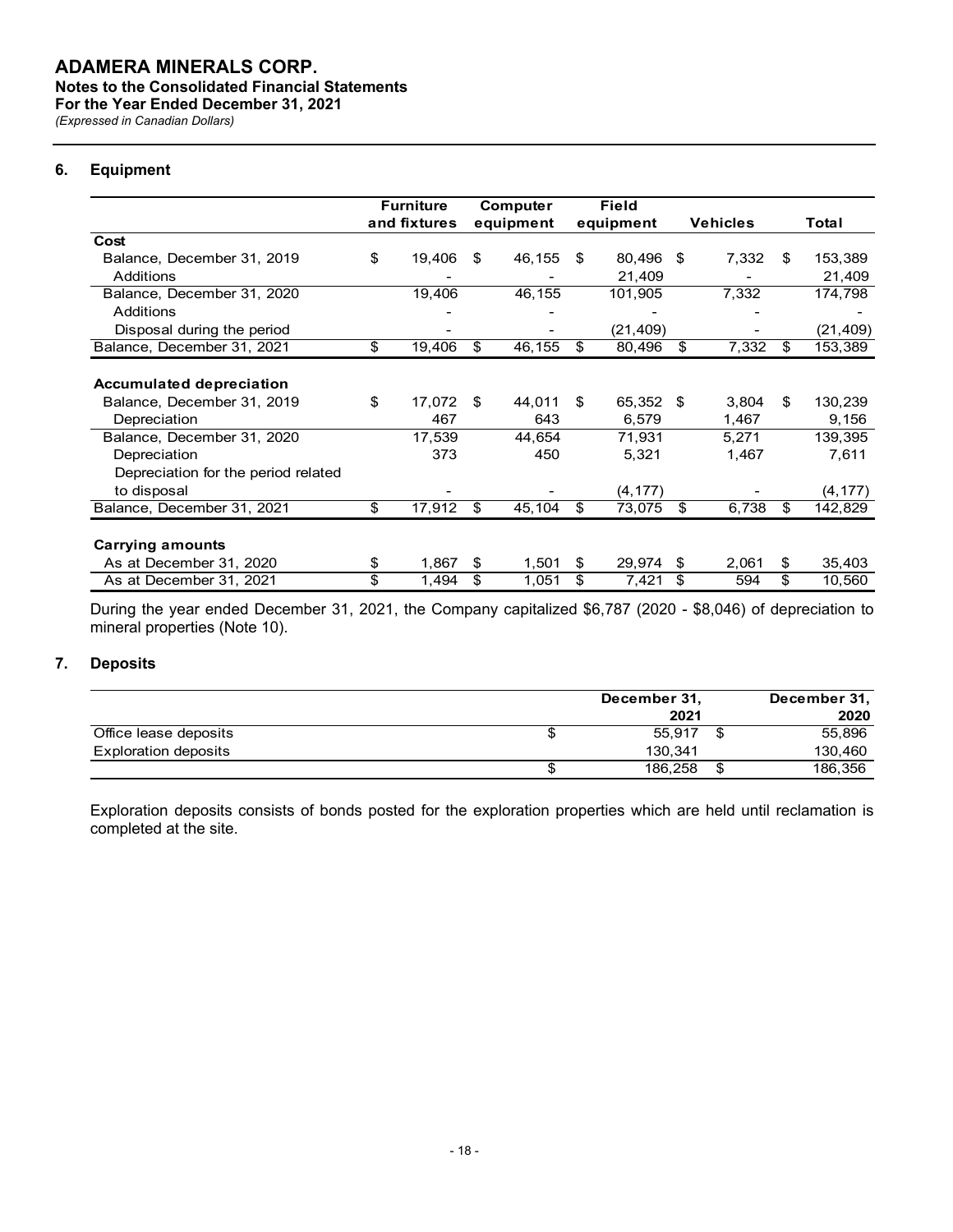#### **8. Right-of-Use Assets and Lease Liabilities**

The Company leased an office space under a non-cancellable operating lease for a period of two years expiring on August 31, 2020 which was extended for five years to August 31, 2025.

The Company is liable for the liability under the head lease with the landlord. Sublessees have signed agreements for some of the offices within the area under the head lease, and the Company is responsible for the collection of any rental amounts from them.

|                    |                  | <b>Lease Liability</b> |                 |                 |                  | <b>Right-of-Use Asset</b> |                |
|--------------------|------------------|------------------------|-----------------|-----------------|------------------|---------------------------|----------------|
| Date               | <b>Beginning</b> | Lease                  | <b>Interest</b> | <b>Ending</b>   | <b>Beginning</b> | <b>Depreciation</b>       | <b>Ending</b>  |
|                    | <b>Balance</b>   | Payment                | <b>Expense</b>  | <b>Balancel</b> | <b>Balance</b>   | charge                    | <b>Balance</b> |
|                    |                  |                        |                 |                 |                  |                           |                |
| March 31, 2019     | \$<br>371,452 \$ | $(58, 850)$ \$         | 5,849 \$        | $318,451$ \ \$  | 20,908 \$        | $(3, 136)$ \$             | 17,772         |
| June 30, 2019      | 318,451          | (58, 850)              | 4,916           | 264,517         | 17,772           | (3, 136)                  | 14,636         |
| September 30, 2019 | 264,517          | (58, 850)              | 3,967           | 209,634         | 14,636           | (3, 137)                  | 11,499         |
| December 31, 2019  | 209,634          | (58, 850)              | 3,001           | 153,785         | 11.499           | (3, 136)                  | 8,363          |
| March 31, 2020     | 153,785          | (58, 850)              | 2,018           | 96,953          | 8,363            | (3, 136)                  | 5,227          |
| June 30, 2020      | 96,953           | (58, 850)              | 1,017           | 39,120          | 5,227            | (3, 136)                  | 2,091          |
| August 31, 2020    | 39,120           | (39,233)               | 113             |                 | 2,091            | (2,091)                   |                |

The right-of-use assets ("ROU") and lease liabilities in relation to the lease are as follows:

On July 22, 2020, the Company extended the lease term for a period of five years expiring on August 31, 2025. On the commencement date, the Company recognized \$70,774 of ROU assets and \$1,257,367 of lease liabilities. The ROU asset of \$70,774 represents the portion of office space used by the Company and the residual \$1,186,593 represents the portion of office space used by sublessees.

The right-of-use assets and lease liabilities in relation to the extended lease are as follows:

|                   |                  | <b>Right-of-Use Asset</b> |                 |                |                  |                     |                |
|-------------------|------------------|---------------------------|-----------------|----------------|------------------|---------------------|----------------|
| Date              | <b>Beginning</b> | Lease                     | <b>Interest</b> | <b>Ending</b>  | <b>Beginning</b> | <b>Depreciation</b> | <b>Ending</b>  |
|                   | <b>Balance</b>   | Payment                   | <b>Expense</b>  | <b>Balance</b> | <b>Balance</b>   | charge              | <b>Balance</b> |
|                   |                  |                           |                 |                |                  |                     |                |
| December 31, 2020 | \$1,257,367      | $(63,754)$ \$<br>S        | 28.774          |                | 70,774 \$        | $(4,719)$ \$        | 66,055         |
| December 31, 2021 | 1,222,386        | (306, 020)                | 76.511          | 992,877        | 66,055           | (14, 154)           | 51,901         |
| December 31, 2022 | 992,877          | (306, 020)                | 59,920          | 746,777        | 51,901           | (14, 155)           | 37,746         |
| December 31, 2023 | 746,777          | (306, 020)                | 42,130          | 482,887        | 37,746           | (14, 155)           | 23,591         |
| December 31, 2024 | 482,887          | (306, 020)                | 23,053          | 199,920        | 23,591           | (14, 154)           | 9,437          |
| August 31, 2025   | 199,920          | (204, 014)                | 4,094           |                | 9,437            | (9, 437)            |                |

Interest expense incurred on the lease liability for the year ended December 31, 2021 was \$76,511 (December 31, 2020 - \$31,922). Depreciation recognized on the ROU asset for the year ended December 31, 2021 was \$14,154 (December 31, 2020 - \$13,082). The lease payments were discounted using a discount rate of 7% per annum, which represents the Company's estimated incremental borrowing rate.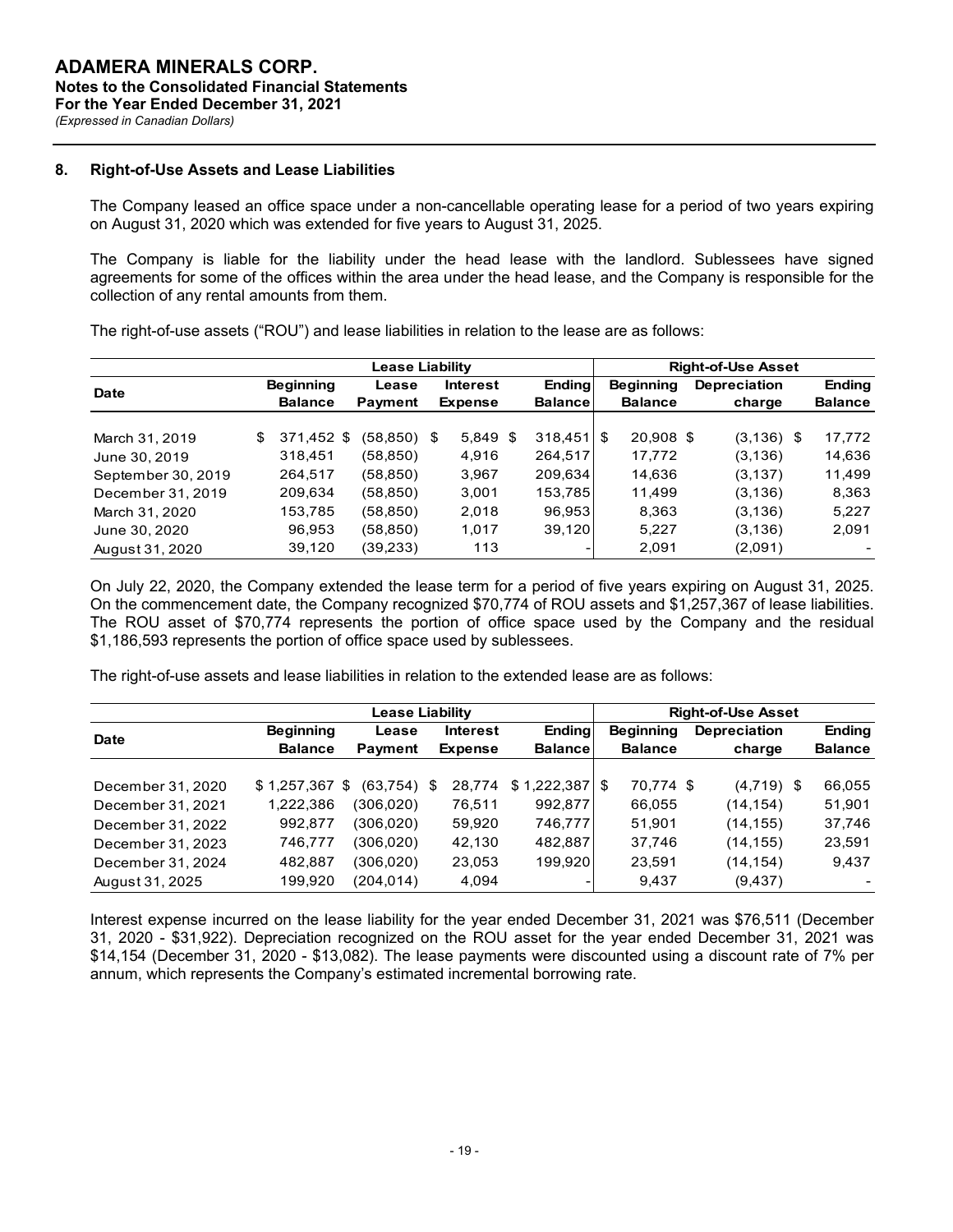#### **9. Finance Lease Receivables**

The reconciliation between the total gross investment in the lease and the net investment in the lease at December 31, 2021 is as follows:

|                               |    | December 31, 2021 December 31, 2020 |     |            |  |
|-------------------------------|----|-------------------------------------|-----|------------|--|
| Gross receivable              | \$ | 1,525,810                           | S   | 1,964,340  |  |
| Less: unearned finance income |    | (175,682)                           |     | (282, 950) |  |
| Finance lease receivable      | S  | 1,350,128                           |     | 1,681,390  |  |
|                               |    |                                     |     |            |  |
| Current portion               | \$ | 334.650                             | \$. | 315.689    |  |
| Long-term portion             |    | 1,015,478                           |     | 1,365,701  |  |
| Finance lease receivable      |    | 1,350,128                           |     | 1,681,390  |  |

The finance lease receivable was discounted using an incremental borrowing rate as at September 1, 2020 of 7% per annum. Finance income earned on the subleases during the year ended December 31, 2021 was \$106,337 (December 31, 2020 - \$44,693). Loss from subleasing during the year ended December 31, 2021 was \$12,219 (December 31, 2020 - Income from subleasing of \$592,778).

#### **10. Mineral Properties**

|                                    | Cooke Mountain Empire Creek Buckhorn 2.0 |             |               |               | <b>Other</b>  | <b>Total</b>    |
|------------------------------------|------------------------------------------|-------------|---------------|---------------|---------------|-----------------|
| <b>Costs</b>                       |                                          |             |               |               |               |                 |
| Balance, December 31, 2019         | \$                                       | 3,876,524   | \$<br>739,617 | \$            | \$<br>232,696 | \$<br>4,848,837 |
| Acquisition cost                   |                                          | 23,160      | 7,500         | 160,665       |               | 191,325         |
| Camp costs                         |                                          | 50,719      |               | 3,239         | 54            | 54,012          |
| Depreciation                       |                                          | 3,005       |               | 5,041         |               | 8,046           |
| Geochemistry                       |                                          | 21,006      |               | 5,751         | 1,420         | 28,177          |
| Geology                            |                                          | 104,591     |               | 67,973        | 1,638         | 174,202         |
| Geophysics                         |                                          | 203,825     |               |               |               | 203,825         |
| Holding costs                      |                                          | 156,097     | 5,285         | 81,184        | 5,959         | 248,525         |
| Management fees                    |                                          | 45,643      |               |               |               | 45,643          |
| Surface rights                     |                                          | 588         |               |               |               | 588             |
| Recovered exploration expenditures |                                          | (676, 222)  |               |               |               | (676, 222)      |
| Balance, December 31, 2020         |                                          | 3,808,936   | 752,402       | 323,853       | 241,767       | 5,126,958       |
| Acquisition cost                   |                                          | 2,479       | 5,000         |               | 5,814         | 13,293          |
| Camp costs                         |                                          | 68,007      | 108           | 49,581        | 10,413        | 128,109         |
| Depreciation                       |                                          |             |               | 6,787         |               | 6,787           |
| <b>Drilling</b>                    |                                          | 960,735     |               | 2,981         |               | 963,716         |
| Geochemistry                       |                                          | 86,018      |               | 39,054        | 20,750        | 145,822         |
| Geology                            |                                          | 73,072      | 307           | 125,500       | 70,330        | 269,209         |
| Geophysics                         |                                          | 74,335      | 12,880        | 151,940       | 4,944         | 244,099         |
| Holding costs                      |                                          | 87,351      | 5,076         | 78,281        | 41,620        | 212,328         |
| Management fees                    |                                          | 107,736     |               |               |               | 107,736         |
| Reclamation                        |                                          | 4,468       |               | 309           |               | 4,777           |
| Surface rights                     |                                          | 1,240       |               | 1,511         |               | 2,751           |
| Trenching                          |                                          |             |               |               | 1,504         | 1,504           |
| Recovered exploration expenditures |                                          | (1,465,441) |               |               |               | (1,465,441)     |
| Balance, December 31, 2021         | \$                                       | 3,808,936   | \$<br>775,773 | \$<br>779,797 | \$<br>397,142 | \$<br>5,761,648 |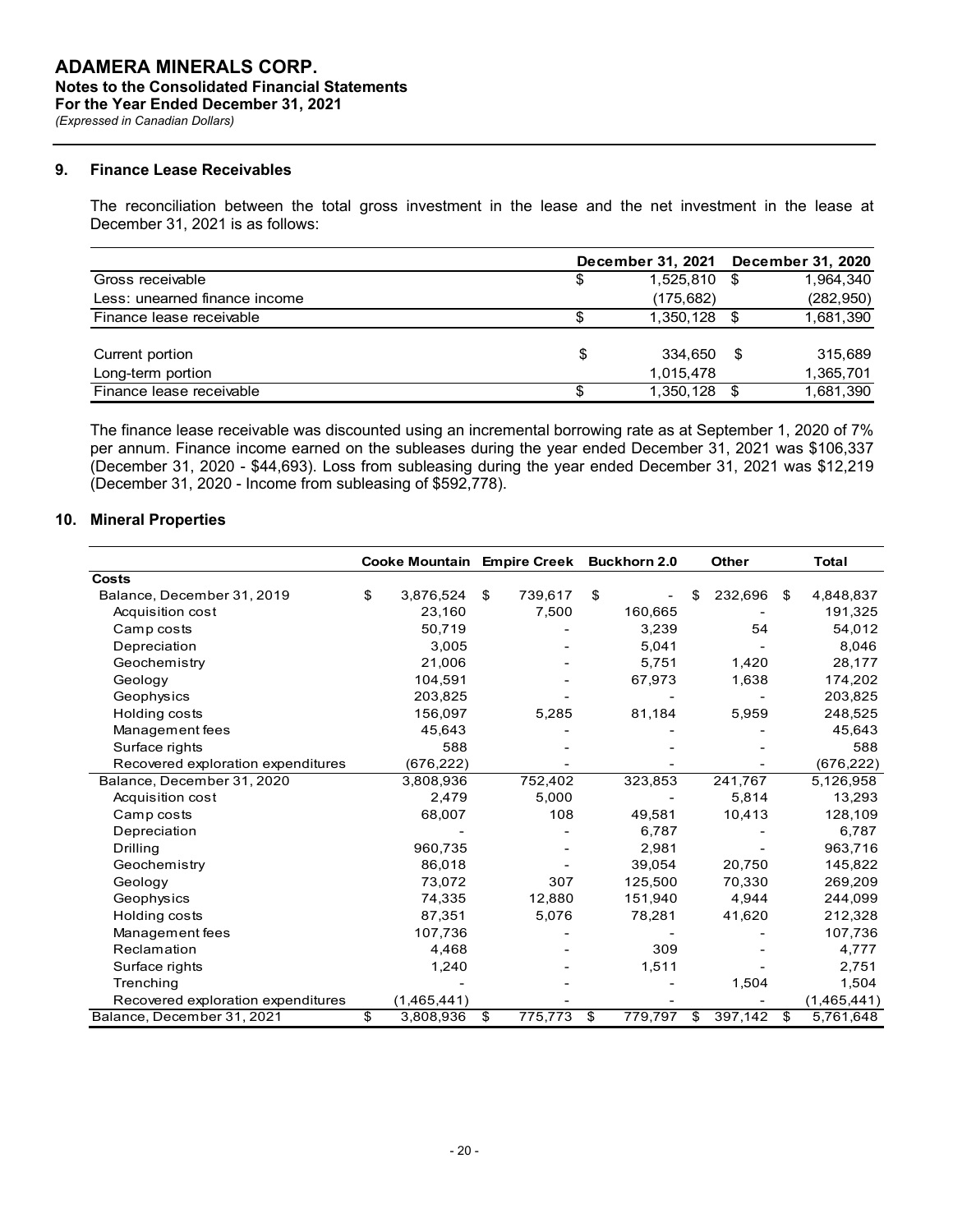#### **10. Mineral Properties** (continued)

The Company holds the following mineral claims and permits:

(a) Cooke Mountain – Washington, USA

Adamera acquired the Cooke Mountain property by staking a 100% interest in these properties in Ferry County, Washington, including the Oversight, Lambert Creek and HLK properties.

On December 13, 2019, the Company entered into a loan agreement with Hochschild Mining (US) Inc. ("Hochschild") where Hochschild lent the Company US\$40,000 (\$51,952) (the "Loan") (received in December 2019) for staking additional land for the benefit of the Cooke Mountain property. Upon the execution of the exploration earn-in agreement (the "Agreement") (see below), the Loan became part of the Qualifying Expenditures and the loan agreement was terminated.

On January 20, 2020 (the "Effective Date"), the Company entered into the Agreement with Hochschild whereby Hochschild can earn up to a 75% interest in the Cooke Mountain property. On December 15, 2020, Hochschild gave written notice and claimed force majeure pursuant to the Agreement and both parties agreed to amend the first year's Effective Date to June 16, 2020.

Under the terms of the Agreement, Hochschild has an option that can be earned in two phases.

In phase 1, Hochschild can earn an initial 60% interest in the project by incurring US\$8 million in exploration on the property over a 5-year period, with a minimum expenditure as below:

| <b>Period</b>                                                                                                                 | <b>Minimum Qualifying</b><br><b>Expenditure</b> |
|-------------------------------------------------------------------------------------------------------------------------------|-------------------------------------------------|
| From the Effective Date to the 1 <sup>st</sup> anniversary of the Effective Date                                              | US\$500,000 (met)                               |
| From the 1 <sup>st</sup> anniversary of the Effective Date to the 2 <sup>nd</sup> anniversary of the<br><b>Effective Date</b> | US\$500,000 (met)                               |
| From the $2^{nd}$ anniversary of the Effective Date to the $3^{rd}$ anniversary of the<br><b>Effective Date</b>               | US\$1,000,000                                   |
| From the $3rd$ anniversary of the Effective Date to the $4th$ anniversary of the<br><b>Effective Date</b>                     | US\$1,000,000                                   |
| From the $4th$ anniversary of the Effective Date to the $5th$ anniversary of the<br><b>Effective Date</b>                     | US\$1,000,000                                   |

The Company is the operator of the property during the initial part of the earn-in period. Upon signing the Agreement, Hochschild paid the Company US\$50,000 cash (received).

In phase 2, Hochschild can earn an additional 15% interest in the property by funding a feasibility study within a further 3-year period. During this option phase, Hochschild has the right to extend the earn in period by up to three additional years by paying the Company the following amounts:

- i) US\$200,000 for an extension of 12 months (up to the 9<sup>th</sup> anniversary of the Effective Date);
- ii) US\$300,000 for a second extension of 12 months (up to the 10th anniversary of the Effective Date);
- iii) US\$500,000 for a third extension of 12 months (up to the 11th anniversary of the Effective Date).

If a feasibility study is not completed by the end of phase 2, Hochschild's interest decreases to a 2% royalty.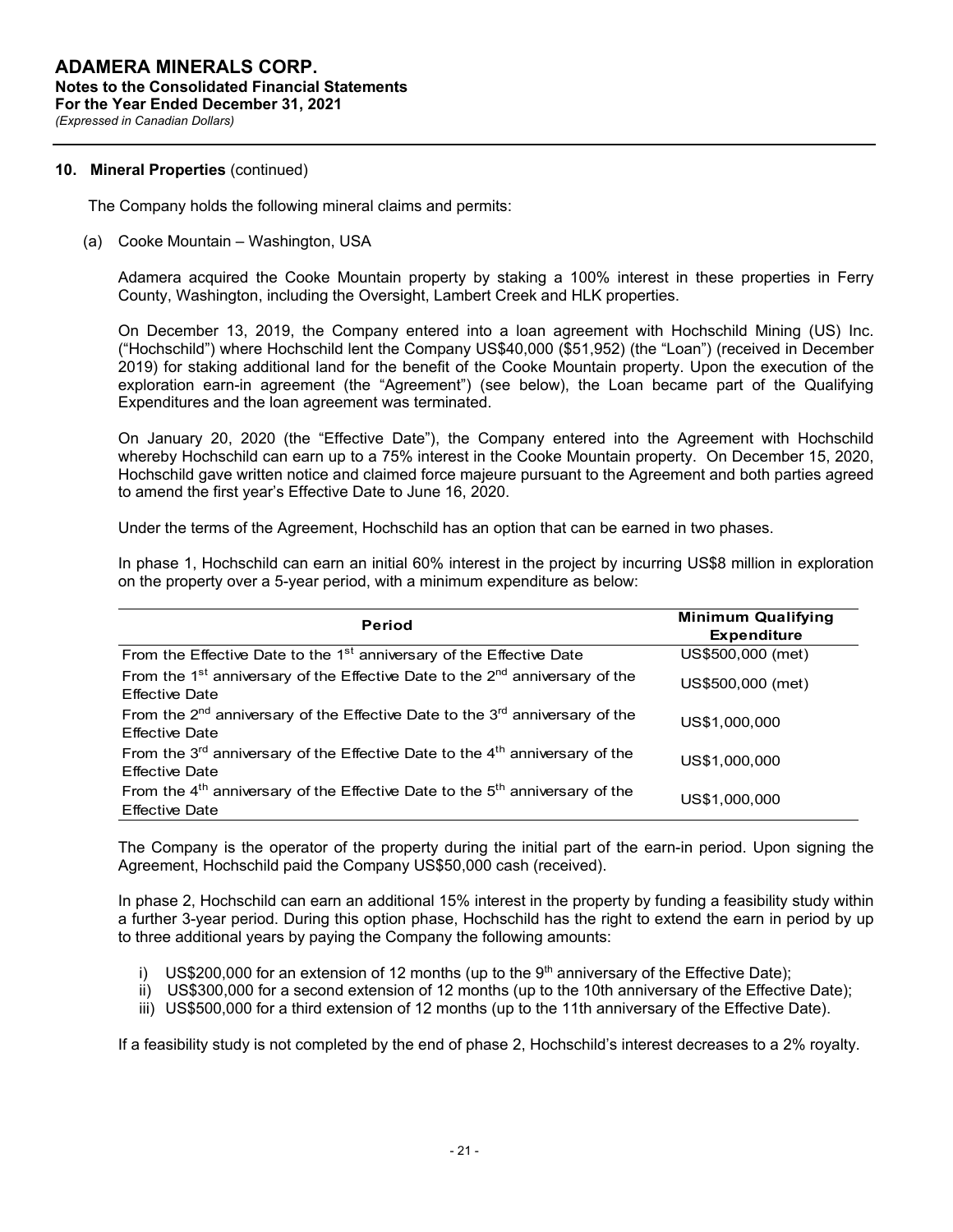#### **10. Mineral Properties** (continued)

(a) Cooke Mountain – Washington, USA (continued)

On completion of phase 2, a 75%/25% joint venture will be formed. If Hochschild elects to forego the phase 2 earn-in, a 60%/40% joint venture will be formed. In either case, each party would be responsible for financing its pro rata share of the expenditures, with Hochschild as the operator.

At any time after the formation of the joint venture, the Company may request that Hochschild provide a loan to finance all or part of Adamera's portion of qualifying joint venture expenditures. In the event of a 60%/40% joint venture, Hochschild would provide the loan to the Company in exchange for an additional 5% equity interest in the property. In the event of a 75%/25% joint venture, Hochschild would provide a loan to the Company in exchange for a 1.5% royalty payable to Hochschild. The Company will repay such loans from 70% of its earnings from the joint venture.

As of December 31, 2021, Hochschild had forwarded a total of \$2,085,598 (US\$1,622,147) for the Cooke Mountain property. The Company incurred additional recoverable expenditures in the amount of \$56,065 (US\$44,222) as of December 31, 2021 (2020 - \$87,212), which is recorded as receivable. Subsequent to December 31, 2021, Hochschild funded US\$52,571 for the Cooke Mountain property (including reimbursing the \$56,065 due from optionee).

(b) Empire Creek – Washington, USA

On May 21, 2014, Adamera entered into a lease and advance royalty agreement whereby the Company has the exclusive rights and lease to acquire an undivided 100% interest in the minerals rights on the Empire Creek property. Pursuant to the terms of the agreement, the following share issuances and payments are required:

- i) US\$1,000 on signing (paid) and 10,000 common shares (issued);
- ii) US\$1,000 (paid) and 10,000 common shares in the first year (issued);
- iii) 20,000 common shares on or before December 1, 2015 (issued);
- iv) 20,000 common shares on or before December 1, 2016 (issued);
- v) 50,000 common shares (issued) or US\$15,000 cash, at the Company's discretion, on or before December 1, 2017;
- vi) 50,000 common shares (issued) or US\$20,000 cash, at the Company's discretion, on or before December 1, 2018; and
- vii) 100,000 common shares (issued) or US\$20,000 cash, at the Company's discretion, on or before December 1, 2019 and each subsequent year until termination of the agreement (100,000 shares were issued on December 8, 2020 and 100,000 shares on December 1, 2021; Notes 14(b)(iii) and 14(b)(vii)).

The property is subject to a 2% net smelter returns royalty ("NSR"), of which the Company has the option to purchase one-half of the NSR (1%) for US\$1,000,000 and the second half may be purchased for an additional payment of US\$1,000,000.

(c) Buckhorn 2.0 – Washington, USA

Adamera acquired the Buckhorn 2.0 property by staking a 100% interest in these properties in Washington. The claims staked and recorded by the Company are subject to final determination by the Bureau of Land Management and are subject to a 1% royalty, of which 0.5% may be purchased for \$500,000 at anytime.

On May 21, 2020, Adamera entered into an agreement to lease a number of claims for a period of 6 years in Washington State for US\$1,000 (paid) and 100,000 common shares (issued; Note 14(b)(i)). The Company may extend the lease beyond 2026 by paying US\$1,000 per year. At any time, the Company may purchase the claims for US\$50,000, subject to a 2% royalty of which 1% may be purchased for US\$1,000,000.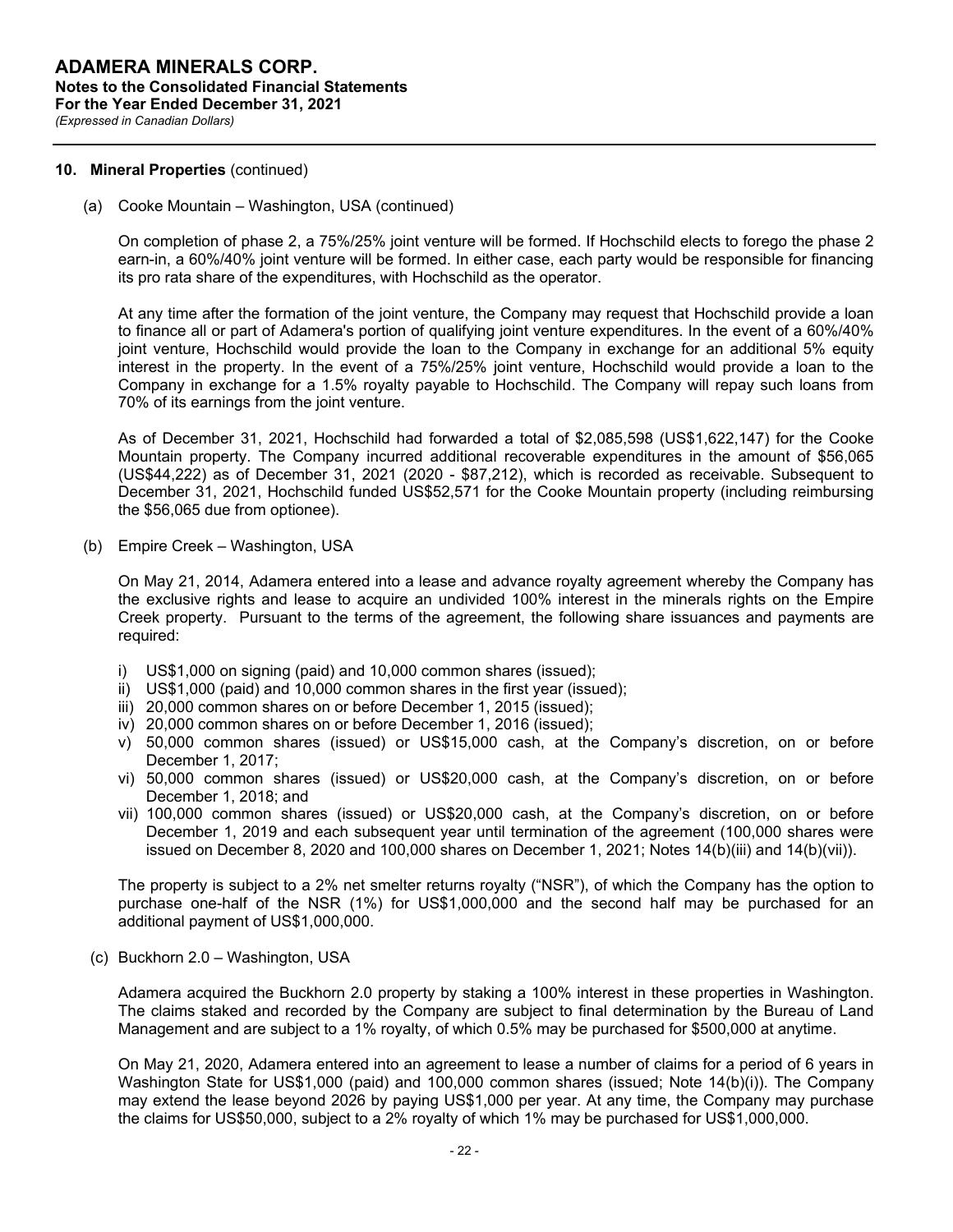#### **10. Mineral Properties** (continued)

(c) Buckhorn 2.0 – Washington, USA (continued)

On September 3, 2021, the Company entered into a Data Transfer Agreement ("Agreement") with a wholly owned subsidiary of Kinross Gold Corp ("Kinross"). In exchange for this data, the Company reserves a 2% net smelter returns production royalty (the "Royalty") for Kinross on claims held on federal lands and a 0.5% Royalty on State lease land. The Company may purchase half of the Royalty for \$2,000,000.

- (d) Others
	- i) Talisman Washington USA and British Columbia Canada

Adamera acquired the Talisman property by staking a 100% interest in these property in Ferry County Washington and British Columbia Canada.

ii) Flaghill – Washington USA

Adamera acquired the Flaghill property by staking a 100% interest in the property in Ferry County, Washington.

iii) Hedley – British Columbia, Canada

Adamera acquired the Hedley property by staking a 100% interest in the property in British Columbia Canada.

iii) Nunavut and Northwest Territories, Canada

During fiscal 2014, the Company entered into an agreement to sell data related to certain diamond properties for \$50,000 on signing (received) and \$50,000 (received) upon claims getting registered, and 1,000,000 common shares (received) (Note 5) on registration of claims within an area of interest. The Company will retain a 2% gross overriding royalty on diamonds mined in the area of interest.

As a result of previously ceasing activities on the uranium, diamond and gold properties in the Northwest Territories, the Company is required to dispose of fuel and related camp supplies. The Company has recorded a provision for disposal costs of \$151,888 (2020 - \$151,888). In 2017, the Nunavut government notified the Company that a fuel drum had leaked. The Company submitted a plan for clean up to commence as soon as access to the property is possible.

#### **11. Accounts Payable and Accrued Liabilities**

Accounts payable and accrued liabilities are as follows:

|                  | December 31. | December 31, |
|------------------|--------------|--------------|
|                  | 2021         | 2020         |
| Accounts payable | 170,073      | 61,192       |
| Accruals         | 28.500       | 25,485       |
|                  | 198,573      | 86,677       |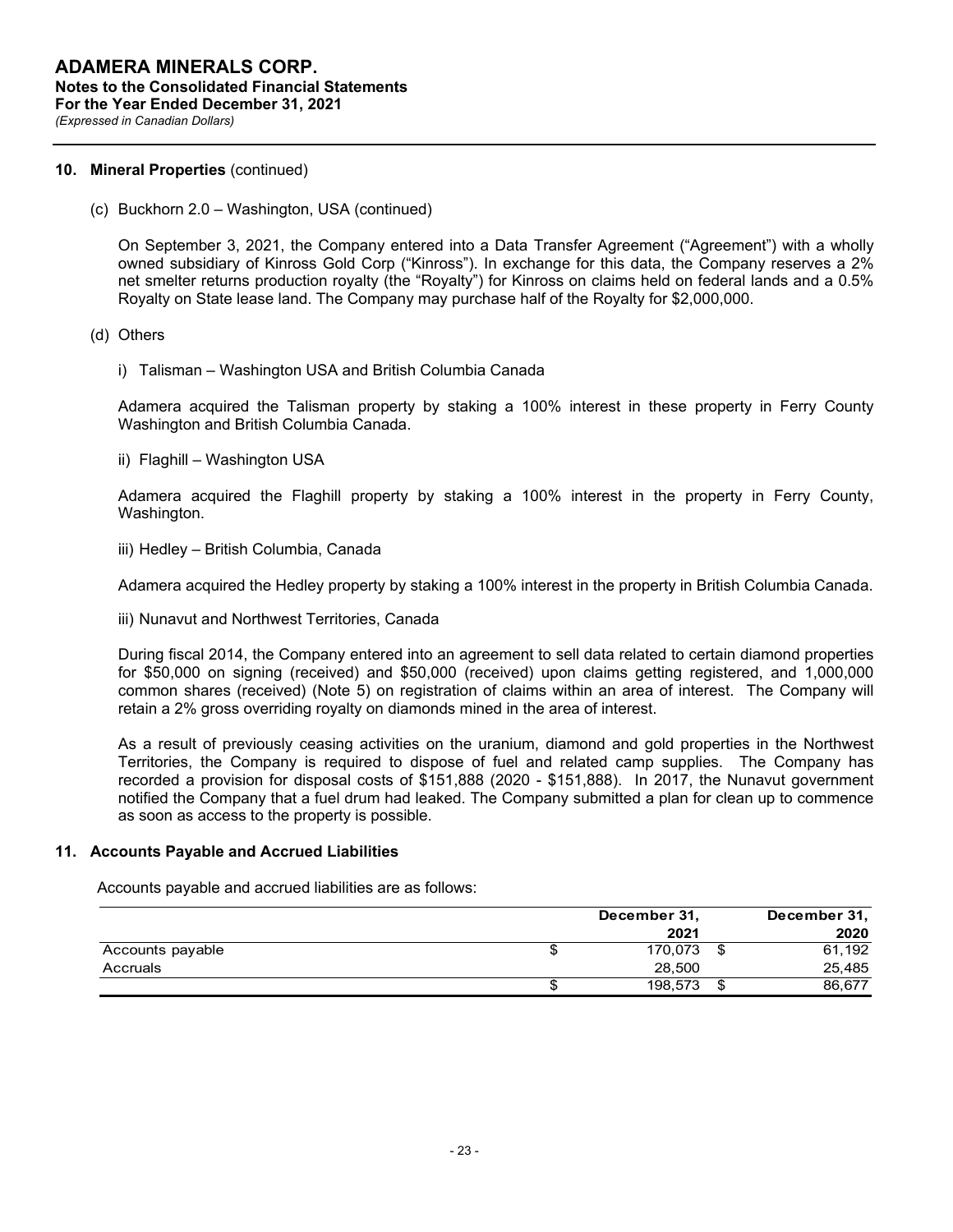#### **12. Canada Emergency Business Account ("CEBA")**

In April 2020, the Company received \$40,000 from the Government of Canada related to CEBA. CEBA is an interest-free loan launched by the Government of Canada to ensure that businesses have access to capital during the COVID-19 pandemic and can only be used to pay non-deferrable operating expenses. The terms of CEBA are as follows:

- i) 0% interest operating line of credit until December 31, 2020;
- ii) On January 1, 2021, this operating line of credit will be converted to a 2-year 0% interest term loan, to be repaid by December 31, 2023. \$10,000 of the loan will be forgiven if \$30,000 is repaid in full on or before December 31, 2023.
- iii) If on December 31, 2023, the Company exercises the option for a 2-year term extension, 5% interest during this term extension period will apply on any balance remaining.

#### **13. Related Party Transactions**

The Company entered into the following related party transactions during the year ended December 31, 2021:

|                                                      | As at                              |                                            | As at   |                                            |
|------------------------------------------------------|------------------------------------|--------------------------------------------|---------|--------------------------------------------|
|                                                      | Services                           | December 31, 2021                          |         | December 31, 2020                          |
| <b>Amounts due from:</b>                             |                                    |                                            |         |                                            |
| Tech-X Resources Inc. <sup>(d)</sup>                 | Rent equipment                     | \$                                         | \$      | 36,372                                     |
| Amounts due to:                                      |                                    |                                            |         |                                            |
| Mark Kolebaba, Chief Executive Officer &<br>director | Expense reimbursements             | \$<br>24,072 \$                            |         | 101,919                                    |
| 1273868 BC Ltd. (a)                                  | Consulting services                | 20,925                                     |         |                                            |
| Pacific Opportunity Capital Ltd. (b)                 | Management and accounting services | 11.550                                     |         | 20.045                                     |
| Commander Resources Ltd. <sup>(c)</sup>              | Rent deposit                       | 8,395                                      |         | 8,395                                      |
| Tech-X Resources Inc. <sup>(d)</sup>                 | Rent deposit                       | 2,300                                      |         | 2,300                                      |
| <b>TOTAL:</b>                                        | \$<br>67,242                       | -\$                                        | 132,659 |                                            |
|                                                      |                                    |                                            |         |                                            |
|                                                      |                                    |                                            |         |                                            |
| <b>Renumeration (key management</b><br>personnel):   | Services                           | During the year ended<br>December 31, 2021 |         | During the year ended<br>December 31, 2020 |
| Mark Kolebaba, Chief Executive Officer &<br>director | Wages and benefits                 | \$<br>123,115 \$                           |         | 93,387                                     |
| Pacific Opportunity Capital Ltd. (b)                 | Accounting services                | 142,500                                    |         | 119,000                                    |
| Directors & officers                                 | Share-based compensation           | 94,928                                     |         | 222,471                                    |
| <b>TOTAL:</b>                                        |                                    | \$<br>360,543                              | -\$     | 434,858                                    |
|                                                      |                                    |                                            |         |                                            |
| <b>Payments from related parties</b>                 | Services                           | During the year ended<br>December 31, 2021 |         | During the year ended<br>December 31, 2020 |
| Commander Resources Ltd. <sup>(c)</sup>              | Rent and reimbursments             | \$<br>36,697 \$                            |         | 46,849                                     |
| Tech-X Resources Inc. <sup>(d)</sup>                 | Rent                               | 17,800                                     |         | 57,985                                     |

(a) Mark Kolebaba, President and CEO of the Company is also the president of 1273868 BC Ltd.

(b) Mark T. Brow n, CFO of the Company is the president of Pacific Opportunity Capital Ltd.

(c) Bernard Kahlert, Director of the Company is also a director of Commander Resources Ltd.

(d) Mark Kolebaba, President and CEO of the Company w as also the president of Tech-X Resources Inc.

Mr. Kolebaba resigned as the president effective as of August 14, 2021.

Amounts due to related parties are non-interest bearing, unsecured and have no fixed terms of repayment.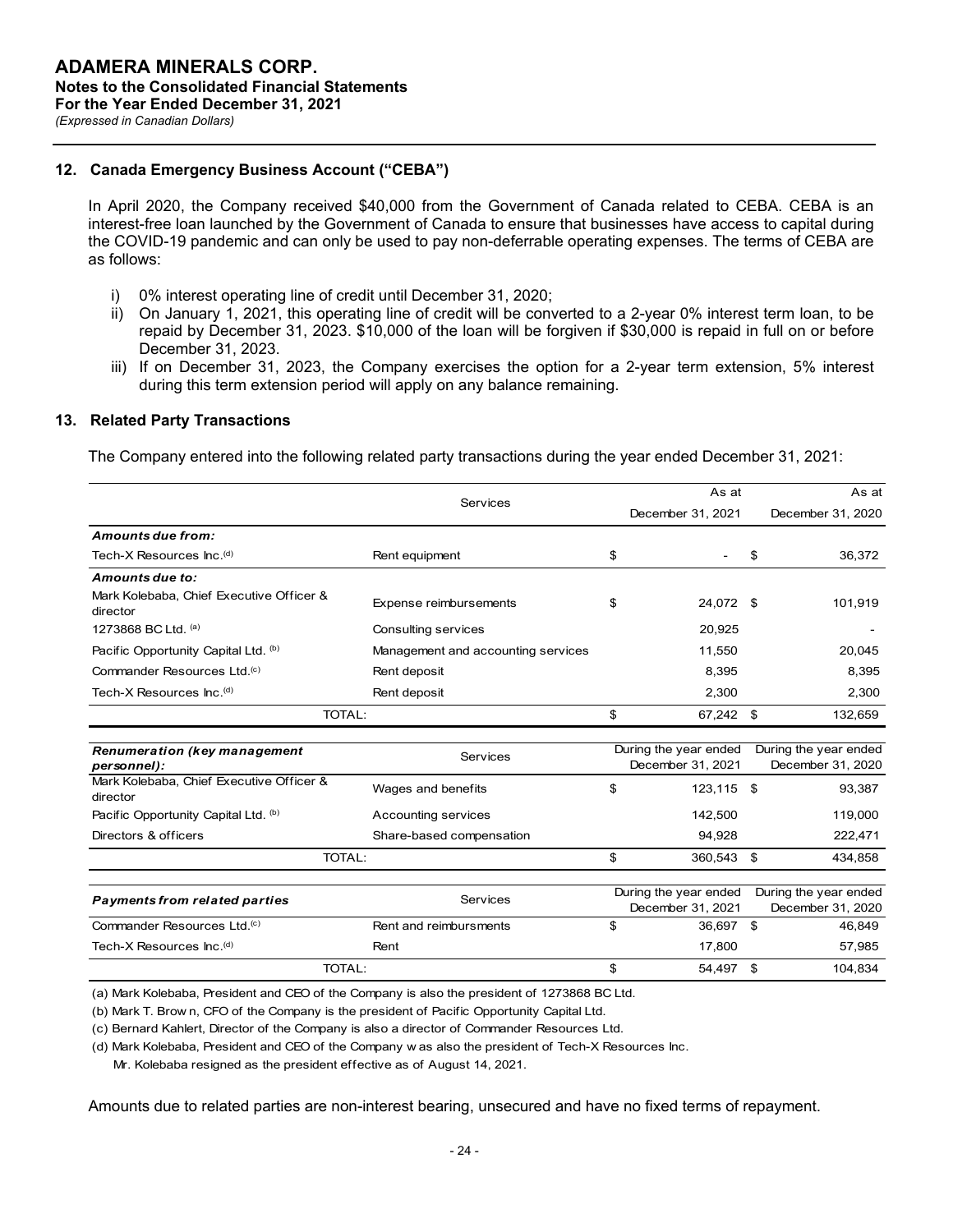#### **14. Share Capital**

#### **(a) Authorized**

As at December 31, 2021, the authorized share capital of the Company is an unlimited number of common shares without par value. All issued shares were fully paid common shares.

#### **(b) Share Issuances**

#### 2020 transactions:

- i) On June 9, 2020, the Company issued 100,000 common shares valued at \$6,000 pursuant to the lease agreement on the Buckhorn property (Note 10(c)).
- ii) On June 22, 2020, the Company completed the first tranche of a non-brokered private placement for the issuance of 13,750,000 units at \$0.05 per unit for a total of \$687,500 and on July 2, 2020 completed the second tranche of a non-brokered private placement for the issuance of 9,050,000 units at \$0.05 per unit for a total of \$452,500. Each unit consisted of one common share and one-half share purchase warrant. Each share purchase warrant entitled the holder to purchase one additional common share at a price of \$0.10 until June 22, 2021 for the first tranche and until July 2, 2021 for the second tranche. The Company paid finder's fee of \$1,625. The Company incurred additional share issue costs in the amount of \$38,010 in connection with the placement.
- iii) On December 8, 2020, the Company issued a total of 100,000 common shares valued at \$7,500 pursuant to the lease and advance royalty agreement on the Empire Creek property (Note 10(b)(vii)).
- iv) During the year ended December 31, 2020, a total of 3,503,000 warrants were exercised for gross proceeds of \$192,650.

#### 2021 transactions:

- v) On March 18, 2021, the Company completed a non-brokered private placement for the issuance of 16,250,000 units at \$0.10 per unit for a total of \$1,625,000. Each unit consisted of one common share and one-half share purchase warrant. Each share purchase warrant entitles the holder to purchase one additional common share at a price of \$0.15 until March 18, 2023. These warrants have a forced exercise price. If the closing price of the Company's shares is \$0.25 or greater for a period of 10 consecutive trading days, the warrant holder will have 30 days from the date the Company gives notice to exercise their warrants; otherwise the warrants expire on the 31st day after the Company gives such notice. The Company paid finder's fee of \$2,750 and issued 27,500 finder's warrants. The value of the finder's warrants was determined to be \$693 and was calculated using the Black-Scholes Option Pricing Model. Each finder's warrant is exercisable into one common share at \$0.15 until March 18, 2022. The Company incurred additional share issue costs in the amount of \$28,825 in connection with the placement.
- vi) During the year ended December 31, 2021, a total of 10,647,000 warrants were exercised for gross proceeds of \$532,350.
- vii) On December 1, 2021, the Company issued a total of 100,000 common shares valued at \$5,000 pursuant to the lease and advance royalty agreement on the Empire Creek property (Note 10(b)(vii)).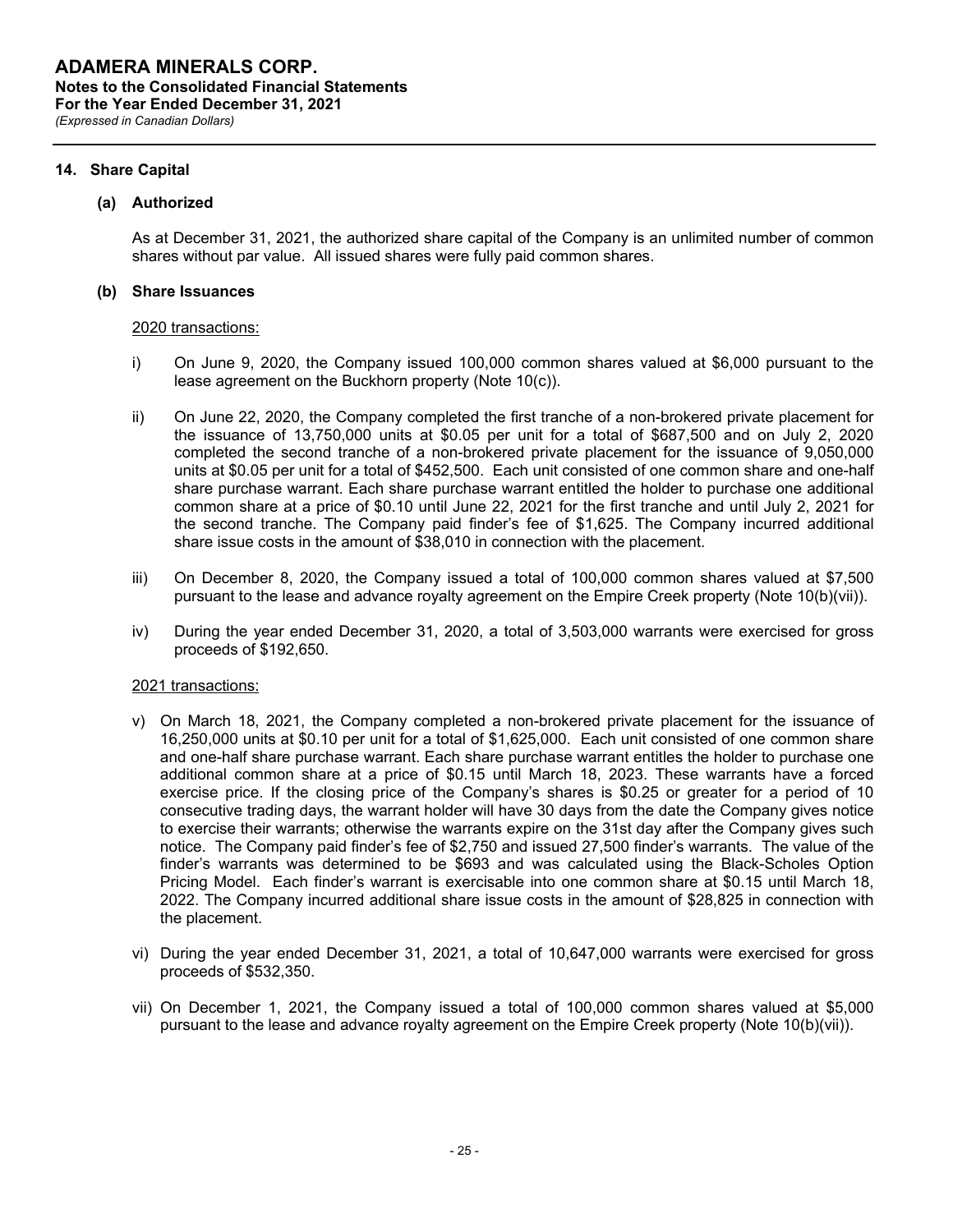#### 14. Share Capital (continued)

#### **(c) Stock Options**

The Company has established a share option plan whereby the board of directors may, from time to time, grant options to directors, officers, employees or consultants. Options granted must be exercised no later than ten years from the date of grant (or lesser period prescribed by the Exchange policies), or such lesser period as determined by the Company's board of directors. The exercise price of an option is equal to or greater than the closing market price on the Exchange on the day preceding the date of grant. The vesting terms for each grant are set by the Board of Directors. The share option plan provides that the aggregate number of shares reserved for issuance under the plan shall not exceed 10% of the total number of issued and outstanding shares, calculated at the date of grant.

Stock option transactions are summarized as follows:

|                                 | <b>Exercise</b> | December 31. |                                       |                  | Expired /                | December 31. |
|---------------------------------|-----------------|--------------|---------------------------------------|------------------|--------------------------|--------------|
| <b>Expiry date</b>              | price           |              | 2019<br>Granted                       | <b>Exercised</b> | Cancelled                | 2020         |
| December 3, 2020                | \$0.100         | 320,000      |                                       | $\overline{a}$   | (320,000)                |              |
| March 31, 2022                  | \$0.145         | 800,000      |                                       |                  | (125,000)                | 675,000      |
| June 2, 2022                    | \$0.200         | 2,000,000    |                                       |                  |                          | 2,000,000    |
| July 16, 2023                   | \$0.055         | 1.325.000    |                                       |                  | $\overline{\phantom{a}}$ | 1.325.000    |
| December 3, 2023                | \$0.100         | 2,555,000    |                                       |                  | (100,000)                | 2,455,000    |
| September 23, 2026              | \$0.080         | 2.275.000    |                                       |                  | $\overline{\phantom{0}}$ | 2,275,000    |
| June 8, 2025                    | \$0.100         |              | 1,760,000<br>$\overline{\phantom{a}}$ |                  | $\qquad \qquad$          | 1,760,000    |
| July 9, 2025                    | \$0.100         |              | 2,900,000                             |                  |                          | 2,900,000    |
| Options outstanding             |                 | 9.275.000    | 4.660.000                             |                  | (545,000)                | 13,390,000   |
| Options exercisable             |                 | 9.275.000    | 3.300.000                             |                  | (545,000)                | 12,030,000   |
| Weighted average exercise price |                 | 0.114<br>\$  | 0.100<br>S                            | \$<br>-          | 0.110                    | 0.109<br>S   |

|                                 | <b>Exercise</b> | December 31.             |             |                              | Expired / |   | December 31, |
|---------------------------------|-----------------|--------------------------|-------------|------------------------------|-----------|---|--------------|
| <b>Expiry date</b>              | price           | 2020                     | Granted     | <b>Exercised Cancelled</b>   |           |   | 2021         |
| March 31, 2022<br>*             | \$0.145         | 675,000                  | -           | $\overline{\phantom{0}}$     |           |   | 675,000      |
| June 2, 2022                    | \$0.200         | 2,000,000                |             |                              |           |   | 2,000,000    |
| July 16, 2023                   | \$0.055         | 1,325,000                |             | $\qquad \qquad \blacksquare$ | -         |   | 1,325,000    |
| December 3, 2023                | \$0.100         | 2,455,000                |             | $\overline{\phantom{a}}$     | -         |   | 2.455.000    |
| June 8, 2025                    | \$0.100         | 1,760,000                |             |                              |           |   | 1.760.000    |
| July 9, 2025                    | \$0.100         | 2,900,000                |             |                              |           |   | 2,900,000    |
| September 23, 2026              | \$0.080         | 2,275,000                |             |                              |           |   | 2,275,000    |
| May 5, 2022                     | \$0.100         | $\overline{\phantom{0}}$ | 225,000     | $\qquad \qquad \blacksquare$ |           |   | 225,000      |
| March 22, 2026                  | \$0.100         | $\qquad \qquad$          | 960,000     | -                            |           |   | 960,000      |
| Options outstanding             |                 | 13,390,000               | 1,185,000   |                              |           |   | 14,575,000   |
| Options exercisable             |                 | 12,030,000               | 705,000     |                              |           |   | 14,095,000   |
| Weighted average exercise price |                 | \$<br>0.109              | \$<br>0.100 | \$                           | \$        | S | 0.109        |

\* Subsequent to December 31, 2021, 675,000 options expired unexercised.

The fair value of options granted and expensed during the year ended December 31, 2021 was \$112,738 (2020 - \$334,641) or \$0.10 (2020 - \$0.07) per option.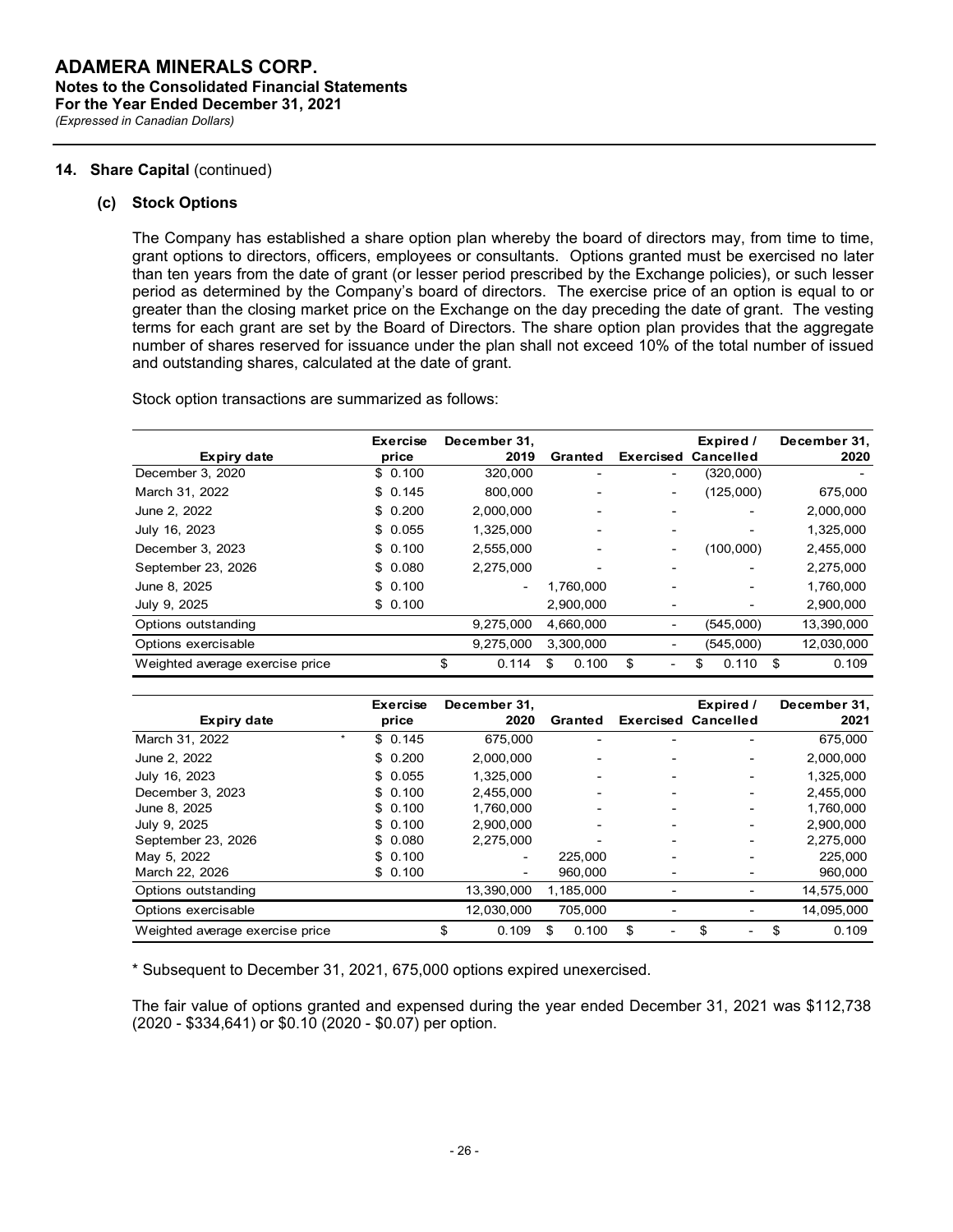#### 14. Share Capital (continued)

#### **(c) Stock Options** (continued)

The fair value of each option grant is estimated on the date of grant using the Black-Scholes Option Pricing Model with the following weighted average assumptions:

|                                 | 2021       | 2020     |
|---------------------------------|------------|----------|
| Expected dividend yield         | $0.00\%$   | $0.00\%$ |
| Expected stock price volatility | 144.38%    | 170.76%  |
| Risk-free interest rate         | 1.07%      | 1.31%    |
| Forfeiture rate                 | $0.00\%$   | $0.00\%$ |
| Expected life of options        | 4.24 years | 5 years  |

#### **(d) Warrants**

Warrant transactions are summarized as follows:

|                                 |     | <b>Exercise</b> |    | December 31.   |    |            |    |                  |     |                |   | December 31, |
|---------------------------------|-----|-----------------|----|----------------|----|------------|----|------------------|-----|----------------|---|--------------|
| Expiry date                     |     | price           |    | 2019           |    | Issued     |    | <b>Exercised</b> |     | <b>Expired</b> |   | 2020         |
| December 2, 2020                |     | \$<br>0.06      |    | 4,866,667      |    | ۰.         |    | (1,500,000)      |     | (3,366,667)    |   |              |
| January 20, 2021                |     | \$<br>0.05      |    | 2,600,000      |    |            |    |                  |     |                |   | 2,600,000    |
| April 30, 2021                  | (a) | \$<br>0.05      |    | 4,000,000      |    | ۰.         |    | (473,000)        |     |                |   | 3,527,000    |
| May 16, 2021                    |     | \$<br>0.05      |    | 6,400,000      |    | ۰          |    | (1,480,000)      |     |                |   | 4,920,000    |
| July 11, 2021                   | (b) | \$<br>0.12      |    | 4,392,747      |    |            |    | -                |     |                |   | 4,392,747    |
| June 22, 2021                   | (d) | \$<br>0.10      |    | $\blacksquare$ |    | 6,875,000  |    | (50,000)         |     |                |   | 6,825,000    |
| July 2, 2021                    | (e) | \$<br>0.10      |    | ۰.             |    | 4,525,000  |    |                  |     |                |   | 4,525,000    |
| Outstanding                     |     |                 |    | 22,259,414     |    | 11.400.000 |    | (3,503,000)      |     | (3,366,667)    |   | 26,789,747   |
| Weighted average exercise price |     |                 | \$ | 0.07           | \$ | 0.10       | \$ | 0.05             | \$. | 0.06           | S | 0.08         |

|                                 |     | <b>Exercise</b> |    | December 31, |    |                |   |                  |                |           | December 31, |
|---------------------------------|-----|-----------------|----|--------------|----|----------------|---|------------------|----------------|-----------|--------------|
| Expiry date                     |     | price           |    | 2020         |    | Issued         |   | <b>Exercised</b> | <b>Expired</b> |           | 2021         |
| January 20, 2021                |     | \$<br>0.05      |    | 2,600,000    |    | ۰.             |   | (2,600,000)      |                | ۰         |              |
| April 30, 2021                  | (a) | \$<br>0.05      |    | 3,527,000    |    | $\blacksquare$ |   | (3,527,000)      |                |           |              |
| May 16, 2021                    |     | \$<br>0.05      |    | 4,920,000    |    | $\blacksquare$ |   | (4,520,000)      |                | (400,000) |              |
| December 22, 2022               | (d) | \$<br>0.10      |    | 6,825,000    |    |                |   |                  |                |           | 6,825,000    |
| January 2, 2023                 | (e) | \$<br>0.10      |    | 4.525.000    |    |                |   |                  |                |           | 4,525,000    |
| January 11, 2023                | (b) | \$<br>0.12      |    | 4,392,747    |    |                |   |                  |                | (226,080) | 4,166,667    |
| March 18, 2022                  | (f) | \$<br>0.15      |    | $\,$         |    | 27.500         |   |                  |                |           | 27,500       |
| March 18, 2023                  | (c) | \$<br>0.15      |    | ۰            |    | 8,125,000      |   |                  |                |           | 8,125,000    |
| Outstanding                     |     |                 |    | 26.789.747   |    | 8,152,500      |   | (10.647.000)     |                | (626,080) | 23,669,167   |
| Weighted average exercise price |     |                 | \$ | 0.08         | \$ | 0.15           | S | 0.05             | \$.            | 0.08      | \$<br>0.12   |

(a) These warrants had a forced exercise provision. If the closing price of the Company's shares was \$0.12 or greater for a period of 10 consecutive trading days, the warrant holder would have 30 days from the date the Company gave notice to exercise their warrants; otherwise the warrants would expire on the 31<sup>st</sup> day after the Company giving such notice.

(b) These warrants have a forced exercise provision. If the closing price of the Company's shares is \$0.20 or greater for a period of 10 consecutive trading days, the warrant holder will have 30 days from the date the Company gives notice to exercise their warrants; otherwise the warrants expire on the 31<sup>st</sup> day after the Company gives such notice. On December 6, 2021, the expiry date of 4,166,667 warrants was extended to January 11, 2023 while the other 226,080 warrants related to finder's warrants expired unexercised.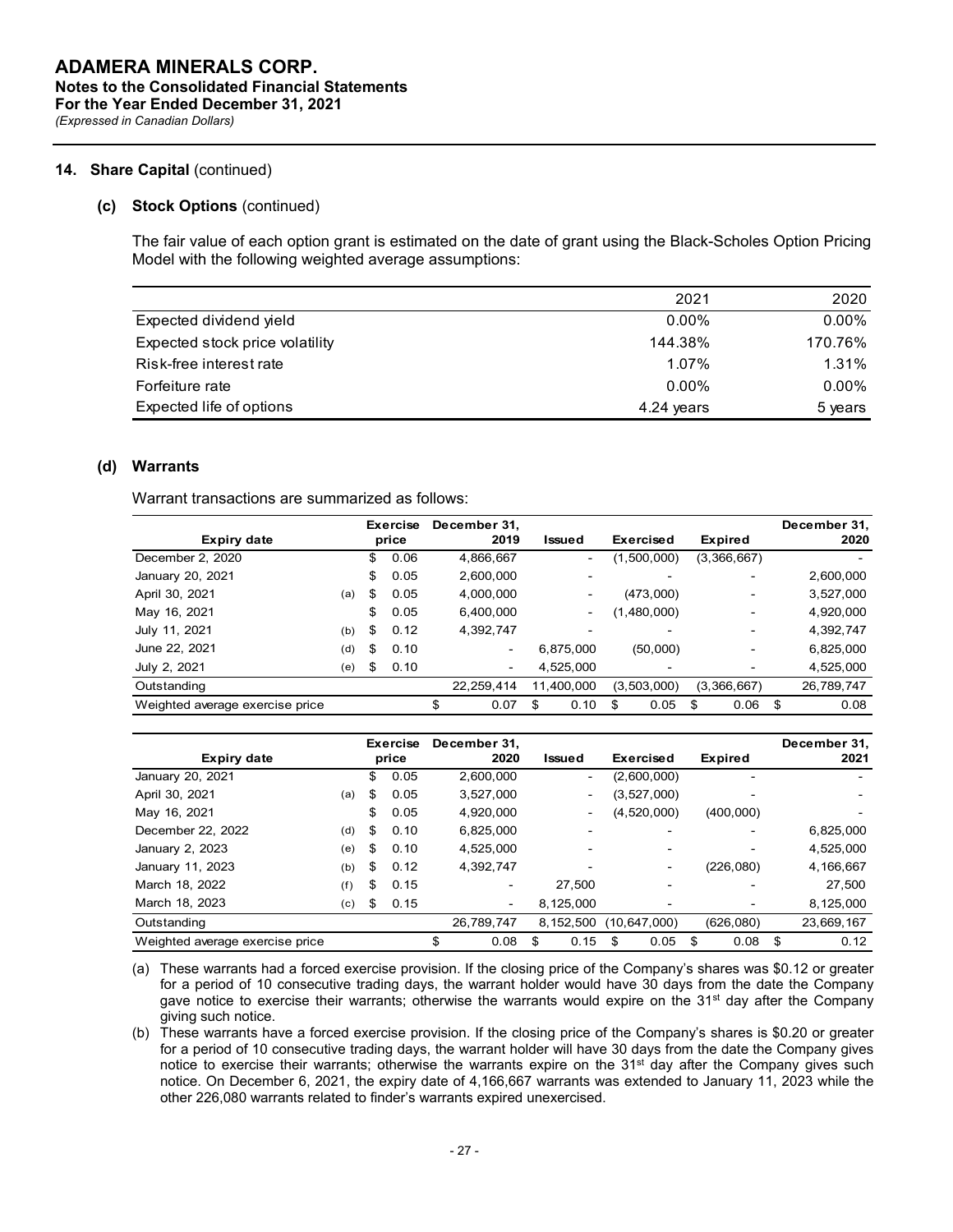#### 14. Share Capital (continued)

#### **(d) Warrants** (continued)

- (c) These warrants have a forced exercise provision. If the closing price of the Company's shares is \$0.25 or greater for a period of 10 consecutive trading days, the warrant holder will have 30 days from the date the Company gives notice to exercise their warrants; otherwise the warrants expire on the 31<sup>st</sup> day after the Company gives such notice.
- (d) On June 9, 2021, the expiry date of 6,825,000 warrants was extended to December 22, 2021 and on December 6, 2021, the expiry date was further extended to December 22, 2022.
- (e) On June 9, 2021, the expiry date of 4,525,000 warrants was extended to January 2, 2022 and on December 6, 2021, the expiry date was further extended to January 2, 2023.
- (f) Subsequent to December 31, 2021, 27,500 warrants related to finder's warrants expired unexercised.

During the year ended December 31, 2021, \$nil (December 31, 2020 - \$33,667) was transferred to share capital upon the expiry of warrants.

#### **(e) Share-based compensation reserve**

The share-based compensation reserve records items recognized as share-based compensation expense and other share-based payments until such time that the stock options or warrants are exercised, at which time the corresponding amount will be transferred to share capital.

#### **15. Income Taxes**

A reconciliation of income taxes at statutory rates with reported taxes is as follows:

|                                                                  | December 31,                   | December 31, |
|------------------------------------------------------------------|--------------------------------|--------------|
|                                                                  | 2021                           | 2020         |
| Loss before income taxes                                         | $(560, 714)$ \$                | (224,646)    |
|                                                                  |                                |              |
| Expected income tax recovery at 27% (2020 - 27%)                 | \$<br>(151,000) \$             | (61,000)     |
| Change in statutory rates and others                             | (12,000)                       | 58.000       |
| Permanent differences                                            | (30,000)                       | (69,000)     |
| Share issue costs                                                | (9,000)                        | (11,000)     |
| Adjustment to prior years provision versus statutory tax returns |                                |              |
| and expiry of non-capital losses                                 | (9,000)                        | (49,000)     |
| Change in unrecognized deductible temporary differences          | 211,000                        | 132,000      |
| Total income tax recovery                                        | \$<br>$\overline{\phantom{0}}$ |              |

The significant components of the Company's deferred tax assets that have not been included on the consolidated statement of financial position are as follows:

|                                                | December 31,<br>2021 |    | December 31,<br>2020 |
|------------------------------------------------|----------------------|----|----------------------|
| Deferred tax assets (liabilities)              |                      |    |                      |
| Exploration and evaluation assets              | \$<br>5,974,000      | S  | 5,946,000            |
| Property and equipment                         | 143,000              |    | 142,000              |
| Share issue costs                              | 17.000               |    | 18,000               |
| Marketable securities                          | 9.000                |    |                      |
| Provision                                      | 41.000               |    | 41,000               |
| Allowable capital losses                       | 68.000               |    | 68,000               |
| Non-capital losses available for future period | 5,815,000            |    | 5,641,000            |
|                                                | 12,067,000           |    | 11,856,000           |
| Unrecognized deferred tax assets               | (12,067,000)         |    | (11, 856, 000)       |
| Net deferred tax assets                        | \$<br>٠              | \$ |                      |